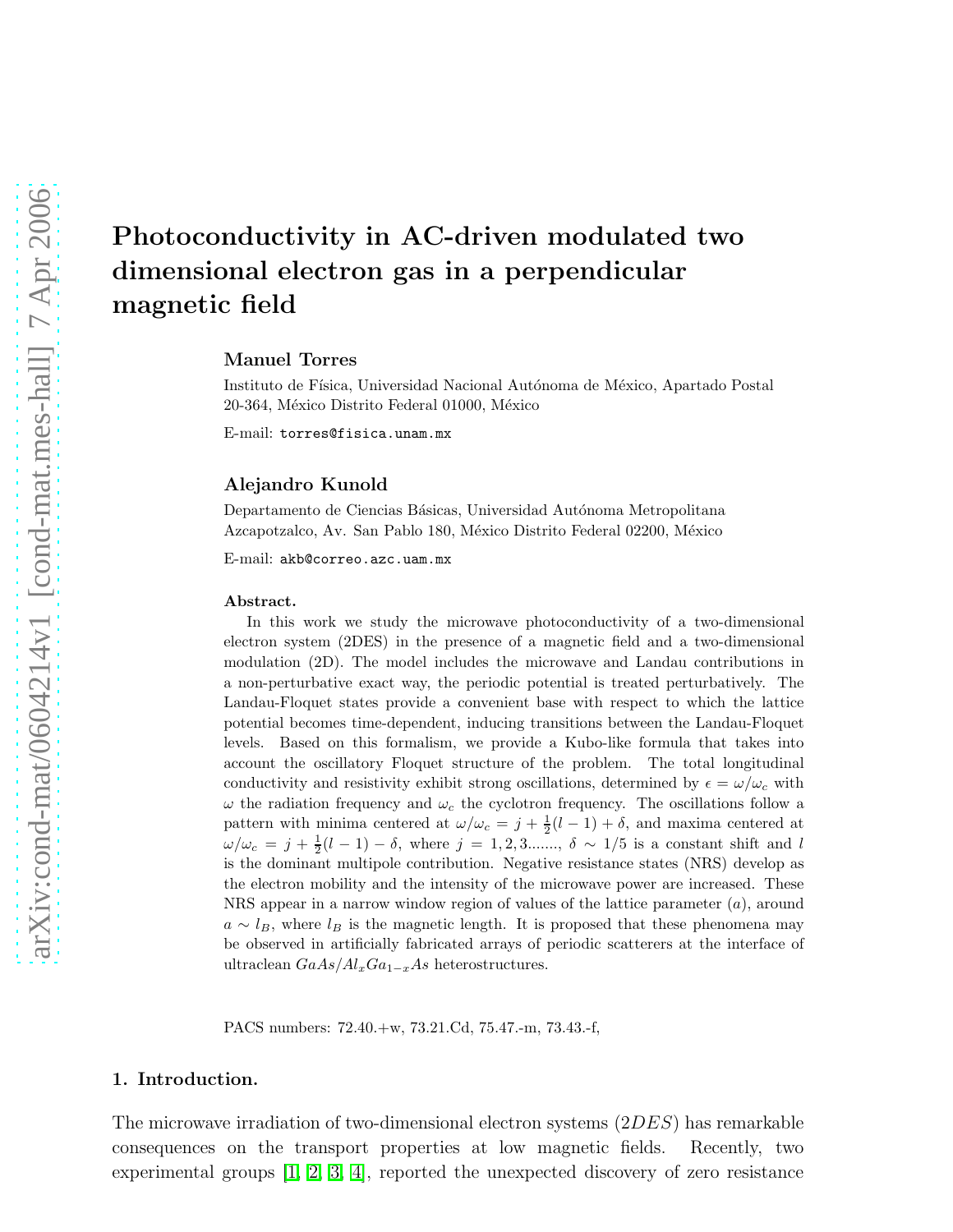states (ZRS) when high mobility  $GaAs/Al_xGa_{1-x}As$  heterostructures in weak magnetic fields were exposed to millimeter irradiation. Unlike the strong magnetic field regime, the Hall resistance is not quantized. The magnetoresistance exhibits giant oscillations, periodic in  $\epsilon = \omega/\omega_c$  with  $\omega$  the radiation frequency and  $\omega_c$  the cyclotron frequency; the series of minima formed at  $\epsilon = j + \delta$ ,  $j = 1, 2, 3, \ldots, \delta = \frac{1}{2}$  $\frac{1}{2}$  [\[1,](#page-14-0) [2\]](#page-14-1), or  $\delta = \frac{1}{4}$ 4 [\[3,](#page-14-2) [4\]](#page-14-3). These discoveries triggered a large number of experimental [\[5,](#page-14-4) [6,](#page-14-5) [7,](#page-14-6) [8,](#page-14-7) [9\]](#page-14-8) and theoretical [\[10,](#page-14-9) [11,](#page-14-10) [12,](#page-14-11) [13,](#page-14-12) [14,](#page-14-13) [15,](#page-14-14) [16,](#page-14-15) [17,](#page-14-16) [18,](#page-14-17) [19,](#page-14-18) [20,](#page-14-19) [21\]](#page-14-20) studies. According to reference [\[13\]](#page-14-12), ZRS probably originate from negative resistance states (NRS); it was argued that negative resistance induces the formation of current domains, yielding an instability that drives the system into a ZRS. The existence of NRS was first predicted in the pioneering work of Ryzhii [\[10,](#page-14-9) [11\]](#page-14-10). Nowadays two distinct mechanisms that produce negative longitudinal conductance are known: (i) the impurity scattering mechanism, which is caused by the disorder assisted absorption and emission of microwaves  $[10, 11, 12, 13, 14, 15, 16, 17, 18]$  $[10, 11, 12, 13, 14, 15, 16, 17, 18]$  $[10, 11, 12, 13, 14, 15, 16, 17, 18]$  $[10, 11, 12, 13, 14, 15, 16, 17, 18]$  $[10, 11, 12, 13, 14, 15, 16, 17, 18]$  $[10, 11, 12, 13, 14, 15, 16, 17, 18]$  $[10, 11, 12, 13, 14, 15, 16, 17, 18]$  $[10, 11, 12, 13, 14, 15, 16, 17, 18]$  $[10, 11, 12, 13, 14, 15, 16, 17, 18]$ , and *(ii) the distribution function mechanism*, according to which the microwave absorption modifies the electron distribution function leading to a negative longitudinal conductance [\[5,](#page-14-4) [19,](#page-14-18) [20,](#page-14-19) [21\]](#page-14-20). A model for the impurity scattering mechanism was proposed previously by the authors [\[17,](#page-14-16) [18\]](#page-14-17), the model is based on the fact that the microwave and Landau dynamics can be exactly taken into account producing well defined Floquet-Landau states. The disorder effects are treated perturbatively, inducing transitions between the Floquet-Landau levels. The model reproduce various of the experimentally observed features, in particular the fact that negative resistance states  $(ZRS)$  appear only when the electron mobility exceeds a threshold.

Although the experiments described above do not include the effect of periodical potential modulations, exploring its physical consequences is worthwhile. We can identified at least three reasons for doing so:  $(i)$  The study of both weak [\[22\]](#page-14-21) and strong [\[23\]](#page-14-22) periodically modulated 2DES in the presence of magnetic fields has lead to the discovery of interesting transport effects, such as commensurability phenomena and transport anisotropies. (ii) The theoretical method previously developed in references [\[17,](#page-14-16) [18\]](#page-14-17) is well suited to study this kind of system. *(iii)* The use of artificially fabricated arrays of periodic scatterers at the interface of ultraclean  $GaAs/Al_xGa_{1-x}As$ heterostructures [\[22,](#page-14-21) [23,](#page-14-22) [24,](#page-14-23) [25\]](#page-14-24) may allow to test the predictions made by these theoretical studies.

In this work we make a theoretical study of the microwave photoconductivity of a 2DES in the presence of a magnetic field and a two-dimensional modulation. Two theoretical studies of modulated 2DES under the combined effects of magnetic and microwave radiation have recently appeared. Dietel et.al. [\[26\]](#page-14-25) considered the photoconductivity in the case of 1D periodic modulation. The calculation uses first order perturbation theory for both the microwave field as well as for the periodic potential. Additionally, the calculation is restricted by the following conditions: the lattice parameter a is small as compared to the cyclotron radius  $R_c$ , the temperature T is large with respect to the periodic strength potential  $V_0$ , and  $V_0 \ll \hbar \omega_c$ . Due of the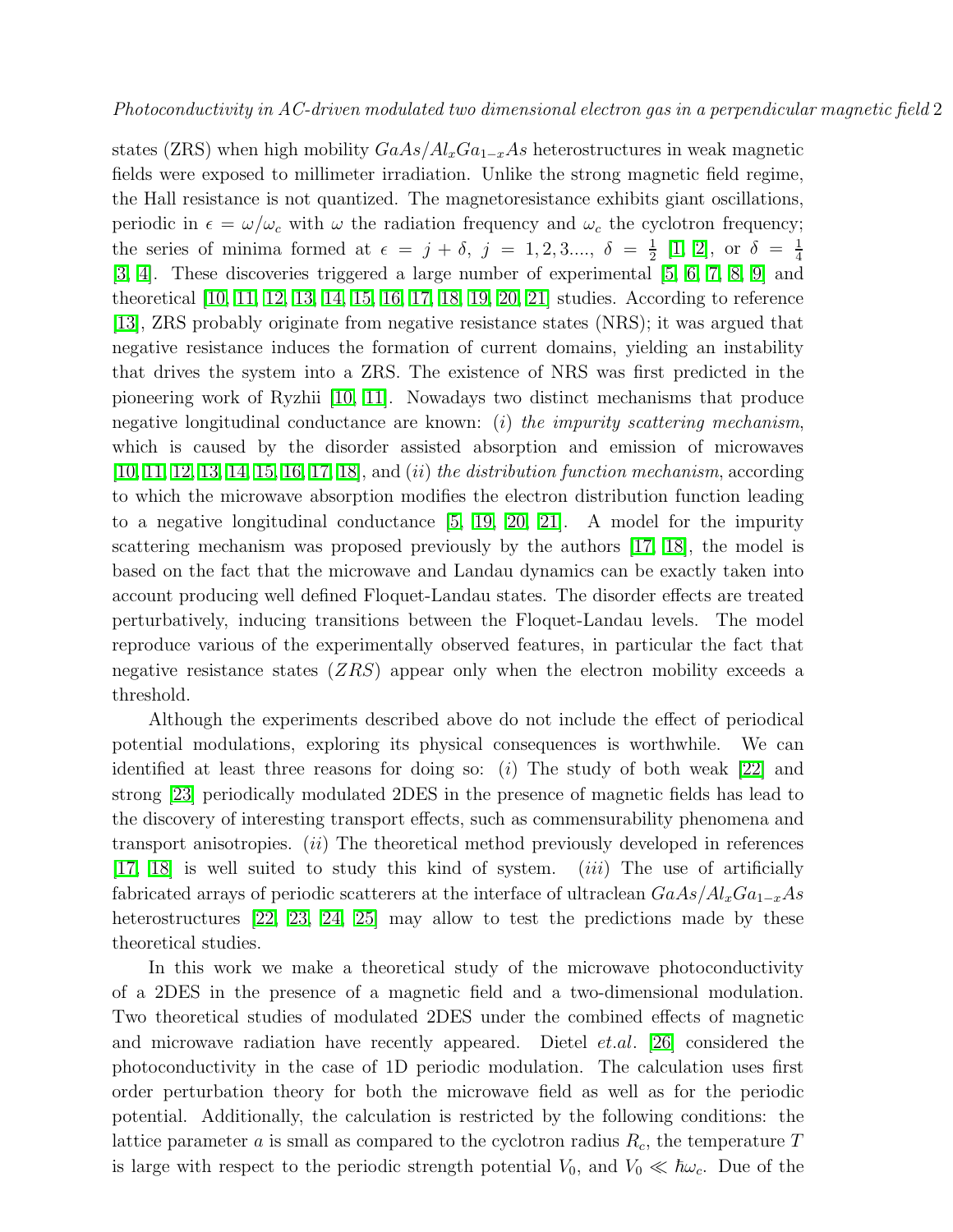unidirectional structure of the modulation the photocurrents parallel and perpendicular to the modulation are different. The work of Gumbs [\[27\]](#page-14-26) applies for a strong 2D modulation, but is linear with respect to the microwave field intensity. His approach made use of the usual Kubo formula in which the matrix elements are evaluated using the numerically obtained Hofstadter-type wave functions. In this paper we address the case of a 2D modulation under different conditions; in particular we explore the possible appearance of negative resistance states. The Landau and microwave field contributions are exactly taken into account. We analyze the regime in which the following conditions hold:  $k T \sim V_0 \leq \hbar \omega_c$ , and  $\omega \tau_{tr} \sim \omega_c \tau_{tr} >> 1$ . Instead of appealing to the usual Kubo formula, our approach shows that the use of the Floquet-Landau states determines not only the wave functions required to evaluate the matrix elements; but also leads to a modified Kubo-like formula, in which the oscillations on the density of states induce the development of negative resistance states. As a first step we find a unitary transformation that exactly takes into account the dynamics associated with the Landau and radiation contributions. As a second step, the periodic potential is added perturbatively. With respect to the Landau-Floquet states, the periodic potential act as a coherent oscillating field which induces transitions between these levels. Based on this formalism, we provide a Kubo-like expression for the conductance that incorporates the oscillatory Floquet structure of the system. It is found that both  $\sigma_{xx}$  and  $\rho_{xx}$  exhibit strong oscillations determined by  $\epsilon = \omega/\omega_c$ . NRS develop for sufficiently high electron mobility and strong microwave power. The model is used to test chirality effects induced by the magnetic field, calculations are carried out for various E-field polarization's. Finally, we explore the nonlinear regime in which multiple photon exchange play an essential role, as well as the current-voltage characteristics of the system.

The paper is organized as follows. In the next section we present the model and the method that allow us to obtain the exact solution of the Landau-microwave system, as well as the perturbative corrections induced by the periodic potential. In section [3](#page-6-0) we develop the formulation of the linear response theory valid in arbitrary magnetic and microwave fields. A discussion of relevant numerical calculations is presented in section [\(4\)](#page-8-0). The last section contains a summary of our main results.

#### 2. The Model.

Let us consider the motion of an electron in two dimensions subject to a uniform magnetic field **B** perpendicular to the plane and a constant electric field  $\mathbf{E}_c$ , a periodic potential V and driven by microwave radiation. On the plane the dynamics is governed by the Schrödinger equation

$$
i\hbar \frac{\partial \Psi}{\partial t} = H\Psi = \left[ H_{\{B,\omega\}} + V(\mathbf{r}) \right] \Psi.
$$
 (1)

<span id="page-2-0"></span>Here  $H_{\{B,\omega\}}$  is written in term of the covariant derivative

$$
H_{\{B,\omega\}} = \frac{1}{2m^*} \mathbf{\Pi}^2, \qquad \qquad \mathbf{\Pi} = \mathbf{p} + e\mathbf{A}, \qquad (2)
$$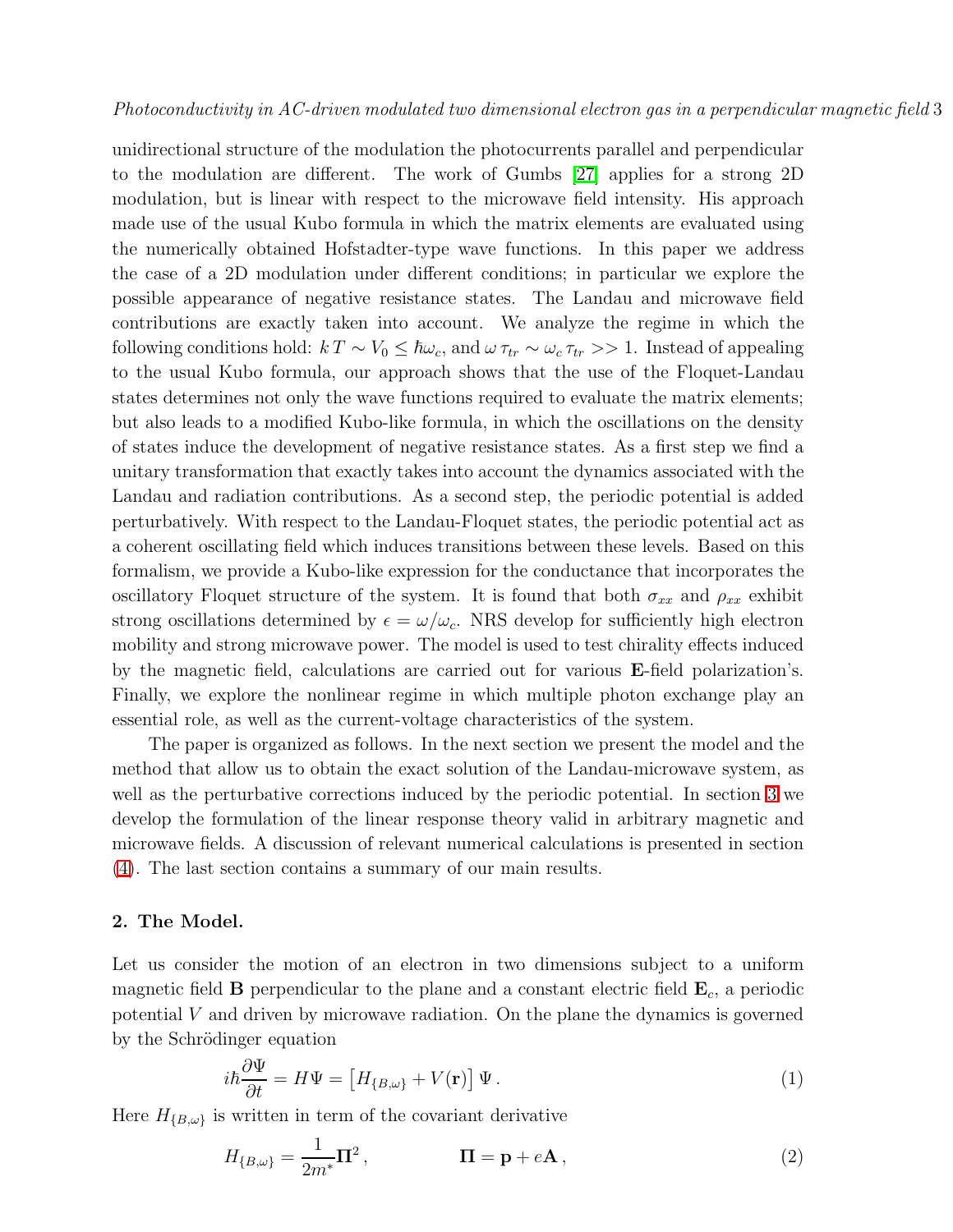<span id="page-3-1"></span>where  $m^*$  is the effective electron mass over the plane that takes into account the effects of the crystalline atomic structure over the charge carriers. The vector potential A includes all the contributions of the magnetic, electric and radiation fields:

$$
\mathbf{A} = -\frac{1}{2}\mathbf{r} \times \mathbf{B} + Re\left[\frac{\epsilon E_{\omega}}{\omega} \exp\{-i\omega t\}\right] + \mathbf{E}^c t.
$$
 (3)

The superlattice potential  $V(\mathbf{r})$  is decomposed in a Fourier expansion

$$
V(\mathbf{r}) = \sum_{mn} V_{mn} \exp\left\{ i2\pi \left( \frac{m \, x}{a} + \frac{n \, y}{b} \right) \right\}.
$$
 (4)

We first consider the exact solution of the microwave driven Landau problem, the periodic potential effects are lately added perturbatively. Along this work we shall assume: (i) a weak modulation  $|V| \ll \hbar \omega_c$  and (ii) the clean limit  $\omega \tau_{tr} \sim \omega_c \tau_{tr} >> 1$ ; here  $\tau_{tr}$  is the transport relaxation time that is estimated using its relation to the electron mobility  $\mu = e\tau_{tr}/m^*$ . Based on these conditions the use of first order perturbation theory in  $V$  becomes reasonable. Furthermore the second conditions justifies the use of a Fermi distribution function evaluated at the Floquet-Landau quasi-energies, see appendix [\(5.2\)](#page-13-0).

The system posed by  $H_{\{B,\omega\}}$  can be recast as a forced harmonic oscillator, a problem that was solved long time ago by Husimi [\[28\]](#page-14-27). Following the formalism developed in references [\[29,](#page-14-28) [30\]](#page-14-29), we introduce a canonical transformation to new variables  $Q_{\mu}, P_{\mu}$ ;  $\mu = 0, 1, 2$ , according to

$$
Q_0 = t,
$$
  
\n
$$
\sqrt{eB}Q_1 = \Pi_y,
$$
  
\n
$$
\sqrt{eB}Q_2 = \Pi_x + eBy,
$$
  
\n
$$
\sqrt{eB}P_1 = \Pi_x,
$$
  
\n
$$
\sqrt{eB}P_2 = \Pi_y - eBx.
$$
  
\n(5)

<span id="page-3-0"></span>It is easily verified that the transformation is indeed canonical, the new variables obey the commutation rules:  $-[Q_0, P_0] = [Q_1, P_1] = [Q_2, P_2] = iB$ ; all other commutators being zero. The inverse transformation gives  $x = l_B (Q_1 - P_2)$ , and  $y = l_B (Q_2 - P_1)$ , where  $l_B = \sqrt{\frac{\hbar}{eB}}$  is the magnetic length. The operators  $(Q_2, P_2)$  can be identified with the generators of the electric-magnetic translation symmetries [\[31,](#page-14-30) [32\]](#page-14-31). Final results are independent of the selected gauge. From the operators in Eq. [\(5\)](#page-3-0) we construct two pairs of harmonic oscillator-like ladder operators:  $(a_1, a_1^{\dagger})$  $\downarrow_1^{\dagger}$ ), and  $(a_2, a_2^{\dagger})$  $_{2}^{\prime}$ ) with:

$$
a_1 = \frac{1}{\sqrt{2}} (P_1 - iQ_1), \qquad a_2 = \frac{1}{\sqrt{2}} (P_2 - iQ_2), \qquad (6)
$$

obeying:  $[a_1, a_1^{\dagger}]$  $_{1}^{\dagger}$ ] = [ $a_{2}, a_{2}^{\dagger}$  $\begin{bmatrix} \n\frac{1}{2} \n\end{bmatrix} = 1$ , and  $[a_1, a_2] = [a_1, a_2]$  $_{2}^{1}$ ] = 0.

<span id="page-3-3"></span>It is now possible to find a unitary transformation that exactly diagonalizes  $H_{\{B,\omega\}}$ , it yields

$$
W^{\dagger}H_{\{B,\omega\}}W=\omega_c\left(\frac{1}{2}+a_1^{\dagger}a_1\right)\equiv H_0,
$$
\n(7)

<span id="page-3-2"></span>with the cyclotron frequency  $\omega_c = eB/m^*$  and the  $W(t)$  operator given by

$$
W(t) = \exp\{i\eta_1 Q_1\} \exp\{i\xi_1 P_1\} \exp\{i\eta_2 Q_2\} \exp\{i\xi_2 P_2\} \exp\{i \int^t \mathcal{L} dt'\}, \quad (8)
$$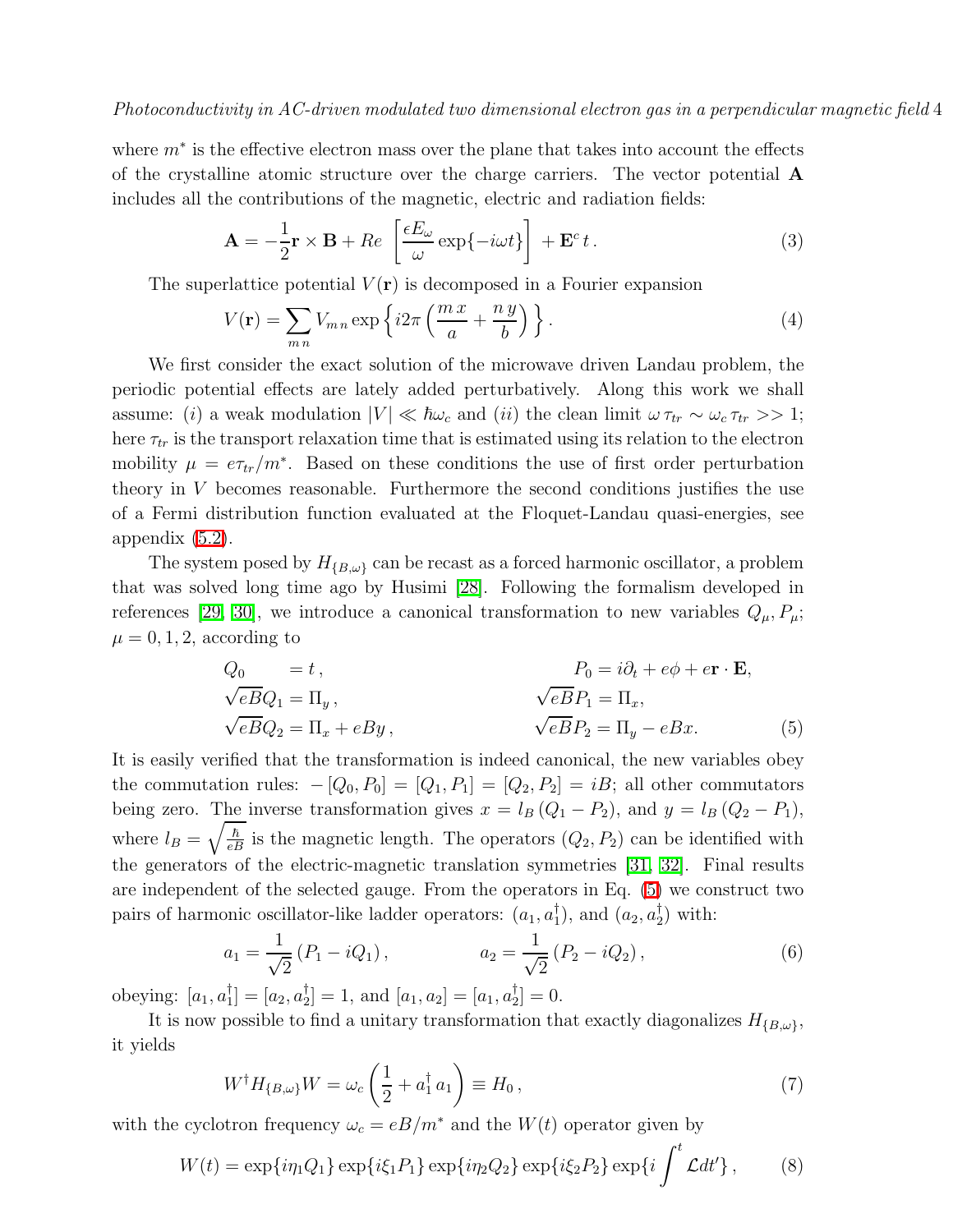<span id="page-4-1"></span>where the functions  $\eta_i(t)$  and  $\xi_i(t)$  represent the solutions to the classical equations of motion that follow from the variation of the Lagrangian

$$
\mathcal{L} = \frac{\omega_c}{2} \left( \eta_1^2 + \zeta_1^2 \right) + \dot{\zeta}_1 \eta_1 + \dot{\zeta}_2 \eta_2 + el_B \left[ E_x \left( \zeta_1 + \eta_2 \right) + E_y \left( \eta_1 + \zeta_2 \right) \right]. \tag{9}
$$

It is straightforward to obtain the solutions to the equation of motion, using the expression for the electric field  $\mathbf{E} = -\partial \mathbf{A}/\partial t$  with  $\mathbf{A}$  given in [\(3\)](#page-3-1). Adding a damping term that takes into account the radiative decay of the quasiparticle, they read

<span id="page-4-0"></span>
$$
\eta_1 = el_B E_{\omega} Re \left[ \frac{-i\omega \epsilon_x + \omega_c \epsilon_y}{\omega^2 - \omega_c^2 + i\omega \Gamma_{rad}} e^{i\omega t} \right], \qquad \eta_2 = el_B E_{\omega} Re \left[ \frac{\epsilon_y e^{i\omega t}}{i\omega} \right] + el_B E_y^c t,
$$
  

$$
\zeta_1 = el_B E_{\omega} Re \left[ \frac{\omega_c \epsilon_x + i\omega \epsilon_y}{\omega^2 - \omega_c^2 + i\omega \Gamma_{rad}} e^{i\omega t} \right], \qquad \zeta_2 = -el_B E_{\omega} Re \left[ \frac{\epsilon_x e^{i\omega t}}{i\omega} \right] - el_B E_x^c t. \tag{10}
$$

According to the Floquet theorem, the wave function can be written as  $\Psi(t)$  =  $\exp(-i\mathcal{E}_{\mu}t)\phi_{\mu}(t)$ , where  $\phi_{\mu}(t)$  is periodic in time, *i.e.*  $\phi_{\mu}(t+\tau_{\omega})=\phi_{\mu}(t)$ , with  $\tau_{\omega}=2\pi/\omega$ . From Eq. [\(8\)](#page-3-2) it is noticed that the transformed wave function  $\Psi^W = W\Psi$  contains the phase factor  $\exp\left(i\int^{t} \mathcal{L}dt'\right)$ . It then follows that the quasienergies and the Floquet modes can be deduced if we add and subtract to this exponential a term of the form t  $\frac{t}{\tau_{\omega}} \int_0^{\tau_{\omega}} \mathcal{L} dt'$ . Hence, the quasienergies can be readily read off

<span id="page-4-2"></span>
$$
\mathcal{E}_{\mu} = \mathcal{E}_{\mu}^{(0)} + \mathcal{E}_{rad}; \quad \mathcal{E}_{\mu}^{(0)} = \hbar \omega_c \left(\frac{1}{2} + \mu\right), \quad \mathcal{E}_{rad} = \frac{e^2 E_{\omega}^2 \left[1 + 2\omega_c Re(\epsilon_x^* \epsilon_y)/\omega\right]}{2m^* \left[(\omega - \omega_c)^2 + \Gamma_{rad}^2\right]}, \tag{11}
$$

here  $\mathcal{E}_{\mu}^{(0)}$  are the usual Landau energies, and the induced Floquet energy shift is given by the microwave energy  $\mathcal{E}_{rad}$ . The corresponding time-periodic Floquet modes in the  $(P_1, P_2)$  representation are given by

$$
\Psi_{\mu,k}(P) = \exp\{-i\sin(2\omega t) F(\omega)\}\phi_{\mu}(P_1)\delta(P_2 - k), \qquad (12)
$$

the index k labels the degeneracy of the Landau-Floquet states, and  $\phi_{\mu}(P_1)$  is the harmonic oscillator function in the  $P_1$  representation

$$
\phi_{\mu}(P_1) = \langle P_1 | \mu \rangle = \frac{1}{\sqrt{\pi^{1/2} 2^{\mu} \mu!}} e^{-P_1^2/2} H_{\mu}(P_1) , \qquad (13)
$$

 $H_{\mu}(P_1)$  is the Hermite polynomial and the function  $F(\omega)$  is given as

$$
F(\omega) = \frac{\omega_c}{\omega} \left( \frac{e E_\omega l_B}{\omega^2 - \omega_c^2} \right)^2 \left[ \omega^2 - \omega_c^2 + 2\omega^2 \epsilon_x^2 - 2\omega_c^2 \epsilon_y^2 + \frac{Re(\epsilon_x^* \epsilon_y)}{\omega \omega_c} \left( 2\omega^4 - \omega^2 \omega_c^2 + \omega_c^4 \right) \right]. (14)
$$

Let us now consider the complete Hamiltonian including the contribution from the periodic potential. When the transformation induced by  $W(t)$  is applied, the Schrödinger equation in  $(1)$  becomes

$$
P_0 \Psi^{(W)} = H_0 \Psi^{(W)} + V_W(t) \Psi^{(W)}, \qquad (15)
$$

where  $\Psi^{(W)} = W(t)\Psi$  and  $V_W(t) = W(t)V(\mathbf{r})W^{-1}(t)$ . Notice that the periodic potential acquires a time dependence brought by the  $W(t)$  transformation. The problem is now solved in the interaction representation using first order time dependent perturbation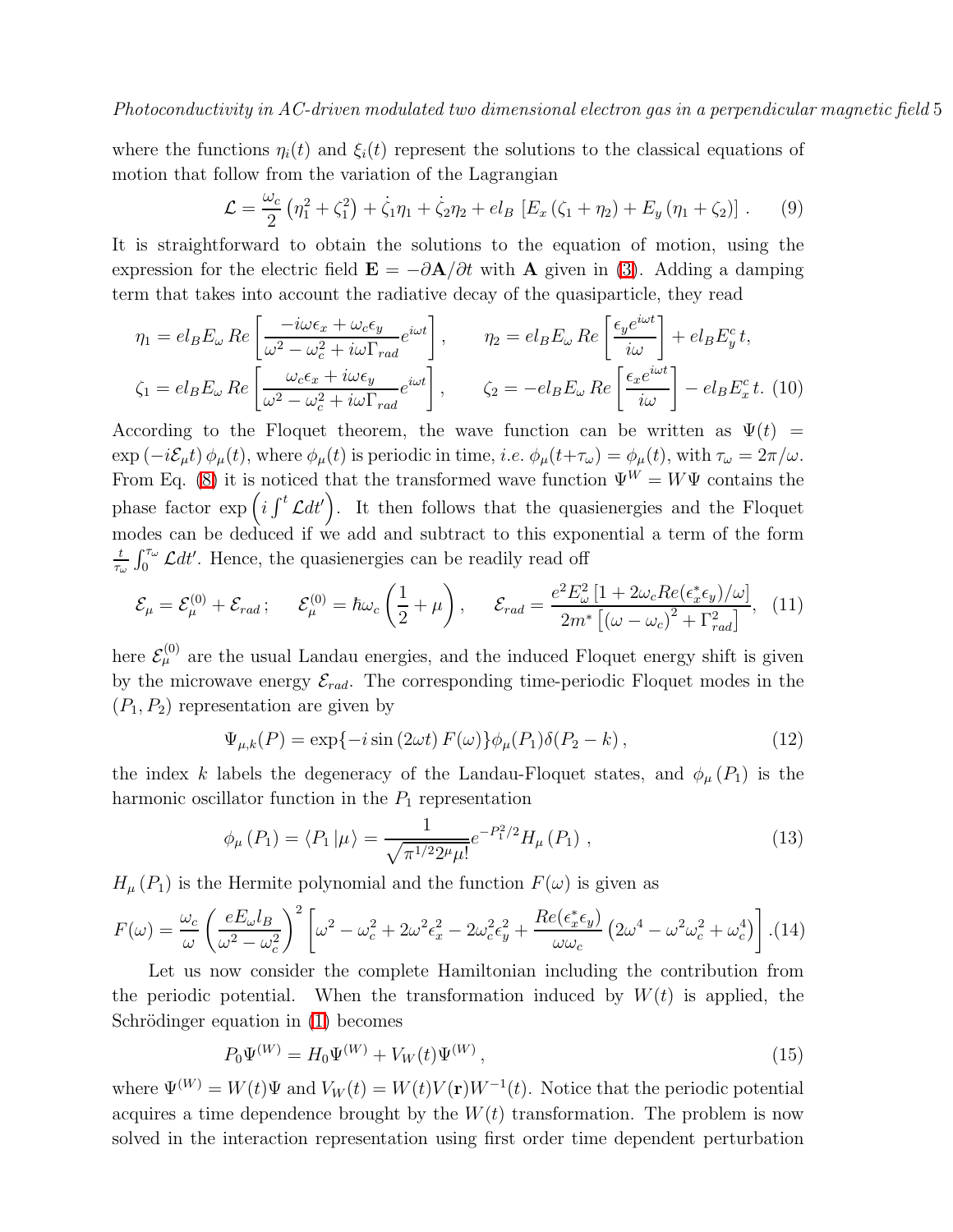theory. In the interaction representation  $\Psi_I^{(W)} = \exp\{iH_0t\}\Psi^{(W)}$ , and the Schrödinger equation becomes

$$
i\partial_t \Psi_I^{(W)} = \{ V_W(t) \}_I \Psi_I^{(W)}.
$$
\n(16)

The equation has the solution  $\Psi_I^{(W)}(t) = U(t-t_0)\Psi_I^{(W)}(t_0)$ , where  $U(t)$  is the evolution operator. To first order in perturbation theory it is given by the expression

$$
U(t) = 1 - i \int_{-\infty}^{t} dt' \left[ W^{\dagger}(t') V(\mathbf{r}) W(t') \right]_{I} . \tag{17}
$$

The interaction is adiabatically turned off as  $t_0 \to -\infty$ , in which case the asymptotic states are selected as the Landau-Floquet eigenvalues of  $H_0$ , *i.e.*  $|\Psi_I^{(W)}|$  $I_I^{(W)}(t_0)\rangle \rightarrow |\mu, k\rangle.$ Utilizing the explicit expression for the  $W$  transformation in  $(8)$  and after a lengthly calculation the matrix elements of the evolution operator can be worked out as

<span id="page-5-0"></span>
$$
\langle \mu, k | U(t) | \nu, k' \rangle = \delta_{\mu\nu} \delta_{kk'} - \sum_{l} \sum_{mn} \delta \left( k - k' + l_B q_n^{(y)} \right) \frac{e^{il_B q_m^{(x)} (k + l_B q_n^{(y)} / 2)} e^{i(\mathcal{E}_{\mu\nu} + \omega l)t}}{\mathcal{E}_{\mu\nu} + \omega l + \omega_E} C_{\mu\nu, mn}^{(l)}, (18)
$$

<span id="page-5-2"></span>where  $\omega_E = el_B^2(q_n^{(y)} E_x^c - q_m^{(x)} E_y^c)$ , and the explicit expression for  $C_{\mu\nu,mn}^{(l)}$  is given by

$$
C_{\mu,\nu,mn}^{(l)} = l_B^2 V_{mn} D_{\mu\nu}(\tilde{q}_{mn}) \left(\frac{\Delta_{mn}}{i|\Delta_{mn}|}\right)^l J_l(|\Delta_{mn}|) . \tag{19}
$$

<span id="page-5-5"></span>In the previous expressions the discreet pseudomomentum are given as

$$
q_m^{(x)} = 2\pi m/a , \t q_m^{(y)} = 2\pi n/b ,
$$
  
\n
$$
\tilde{q}_{mn} = il_B(q_m^{(x)} - iq_n^{(y)}) / \sqrt{2},
$$
\n(20)

<span id="page-5-4"></span> $J_l$  denote the Legendre polynomials and  $D_{\mu\nu}$  is given in terms of the generalized Laguerre polynomials according to

$$
D^{\nu\mu}(\tilde{q}) = \langle \nu | D(\tilde{q}) | \mu \rangle = e^{-\frac{1}{2}|\tilde{q}|^2} \begin{cases} (-\tilde{q}^*)^{\mu-\nu} \sqrt{\frac{\nu!}{\mu!}} L^{\mu-\nu}(\left|\tilde{q}\right|^2), & \mu > \nu, \\ \tilde{q}^{\nu-\mu} \sqrt{\frac{\mu!}{\nu!}} L^{\nu-\mu}(\left|\tilde{q}\right|^2), & \mu < \nu, \end{cases}
$$
(21)

<span id="page-5-3"></span>and

$$
\Delta_{m n} = \frac{\omega_c l_B^2 e E_\omega}{\omega \left(\omega^2 - \omega_c^2 + i\omega \Gamma_{rad}\right)} \left[ \omega \left(q_m^{(x)} e_x + q_n^{(y)} e_y\right) + i\omega_c \left(q_m^{(x)} e_y - q_n^{(y)} e_x\right) \right]. \tag{22}
$$

<span id="page-5-1"></span>Summarizing, the solution to the original Schrödinger equation in Eq. [\(1\)](#page-2-0) has been achieved by means os three successive transformations:

$$
|\Psi_{\mu,k}(t)\rangle = W^{\dagger} \exp\{-iH_0t\} U(t-t_0) |\mu,k\rangle, \qquad (23)
$$

the explicitly expressions for  $H_0$ , W, and U are given in Eqs. [\(7\)](#page-3-3), [\(8\)](#page-3-2), and [\(18\)](#page-5-0) respectively.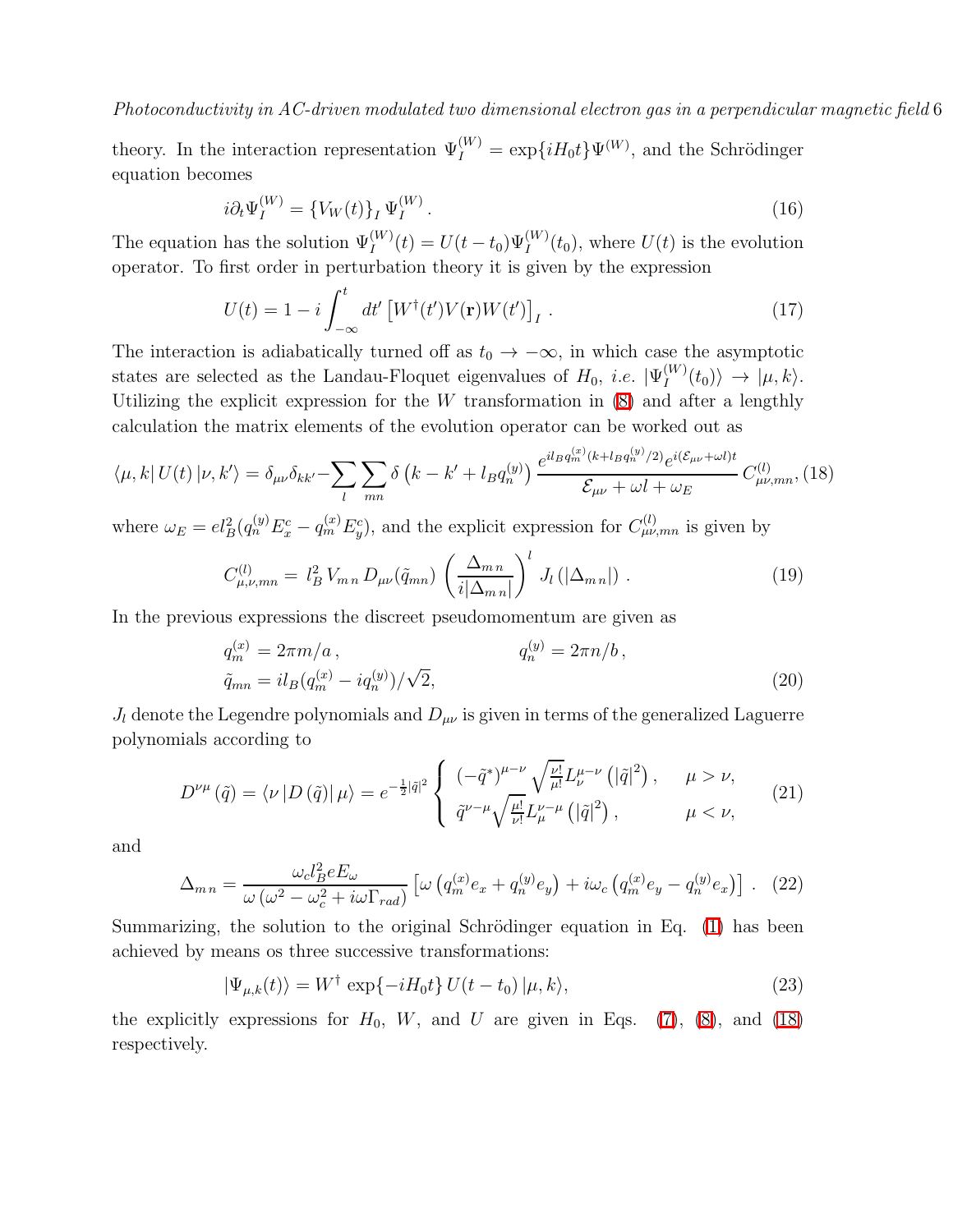## <span id="page-6-0"></span>3. Kubo formula for Floquet states.

The usual Kubo formula for the conductivity must be modified in order to include the Floquet dynamics. In the presence of an additional  $DC$  electric field the complete Hamiltonian is  $H_T = H + V_{ext}$ , where H is the Hamiltonian in Eq. [\(1\)](#page-2-0) and  $V_{ext}$  $\frac{1}{m}\mathbf{\Pi}\cdot\mathbf{A}_{ext}$ , with  $\mathbf{A}_{ext}=\frac{\mathbf{E}_0}{\omega}$  $\frac{\omega_0}{\omega} \sin(\Omega t) \exp(-\eta|t|)$ . The static limit is obtained with  $\Omega \to 0$ , and  $\eta$  represents the rate at which the perturbation is turned on and off. In order to calculate the expectation value of the current density, we need the density matrix  $\rho(t)$ which obeys the von Neumann equation

$$
i\hbar \frac{\partial \rho}{\partial t} = [H_T, \rho] = [H + V_{ext}, \rho]. \tag{24}
$$

<span id="page-6-3"></span><span id="page-6-1"></span>We write to first order  $\rho = \rho_0 + \Delta \rho$ , where the leading term satisfies the equation

$$
i\hbar \frac{\partial \rho_0}{\partial t} = [H, \rho_0] \tag{25}
$$

<span id="page-6-2"></span>In agreement with Eq. [\(23\)](#page-5-1),  $\Delta \rho$  is transformed to

$$
\tilde{\Delta \rho}(t) = U_I^{\dagger}(t - t_0) \exp\{iH_0t\} W(t) \Delta \rho(t) W^{\dagger}(t) \exp\{-iH_0t\} U_I(t - t_0). \tag{26}
$$

<span id="page-6-4"></span>In terms of the transformed density matrix  $\Delta \rho(t)$ , Eq. [\(24\)](#page-6-1) becomes

$$
i\hbar \frac{\partial \tilde{\Delta \rho}}{\partial t} = \left[ \tilde{V}_{ext}, \tilde{\rho}_0 \right],\tag{27}
$$

where  $\tilde{V}_{ext}$  and  $\tilde{\rho}_0$  are the external potential and quasi-equilibrium density matrix transformed in the same manner as  $\Delta \rho$  in Eq. [\(26\)](#page-6-2). The transformed quasi-equilibrium density matrix is assumed to have the form  $\tilde{\rho}_0 = \sum_{\mu} |\mu\rangle f(\mathcal{E}_{\mu})\langle \mu|$ , where  $f(\mathcal{E}_{\mu})$  is the usual Fermi function and  $\mathcal{E}_{\mu}$  the Landau-Floquet levels. The justification for selecting a Fermi-Dirac distribution in the quasi-energy states is presented in the appendix [\(5.2\)](#page-13-0). If we consider the region in which the conditions  $\tau_{\omega} \ll \tau_{tr} \ll \tau_{in}$  hold, then the elastic and inelastic relaxation processes can be neglected as compared to the microwave field effects. The solution of the Boltzmann equation yields, a Fermi-Dirac distribution in the quasi-energy states  $\vert 17 \vert$ , see appendix  $(5.2)$ . It is straightforward to verify that this selection guarantee that the quasi-equilibrium condition in [\(25\)](#page-6-3) is verified. Using the results in Eqs. [\(23\)](#page-5-1) and [\(26\)](#page-6-2), the expectation value of the density matrix can now be easily obtained from the integration of Eq. [\(27\)](#page-6-4) with the initial condition  $\Delta \rho(t) \rightarrow 0$  as  $t \to -\infty$  giving for  $t < 0$ 

<span id="page-6-6"></span>
$$
\langle \Psi_{\mu,k} | \Delta \rho(t) | \Psi_{\nu,k'} \rangle = \langle \mu, k | \tilde{\Delta \rho}(t) | \nu, k' \rangle
$$
  
= 
$$
\frac{e \mathbf{E}_0}{2} \cdot \int_{-\infty}^t \left[ \frac{e^{i(\Omega - i\eta)t'}}{\Omega} f_{\mu\nu} \langle \Psi_{\mu,k} | \mathbf{\Pi}(t') | \Psi_{\nu,k'} \rangle + (\Omega \to -\Omega) \right], \quad (28)
$$

where the definition  $f_{\mu\nu} = f(\mathcal{E}_{\mu}) - f(\mathcal{E}_{\nu})$  was used. The expectation value for the momentum operator is explicitly computed with the help of Eqs  $(8)$ ,  $(18)$ , and  $(23)$ , retaining terms linear in the modulation potential and after a lengthly calculations it yields

<span id="page-6-5"></span>
$$
\langle \Psi_{\mu k} | \mathbf{\Pi}_i | \Psi_{\nu k'} \rangle = \sqrt{eB} \sum_l \sum_{mn} \delta\left(k - k' + l_B q_n^{(y)}\right) e^{il_B q_m^{(x)}(k + l_B q_n^{(y)}/2)} e^{i(\mathcal{E}_{\mu\nu} + \omega l - i\eta)t} \Delta_{\mu\nu,mn}^{(l)}(j) \tag{29}
$$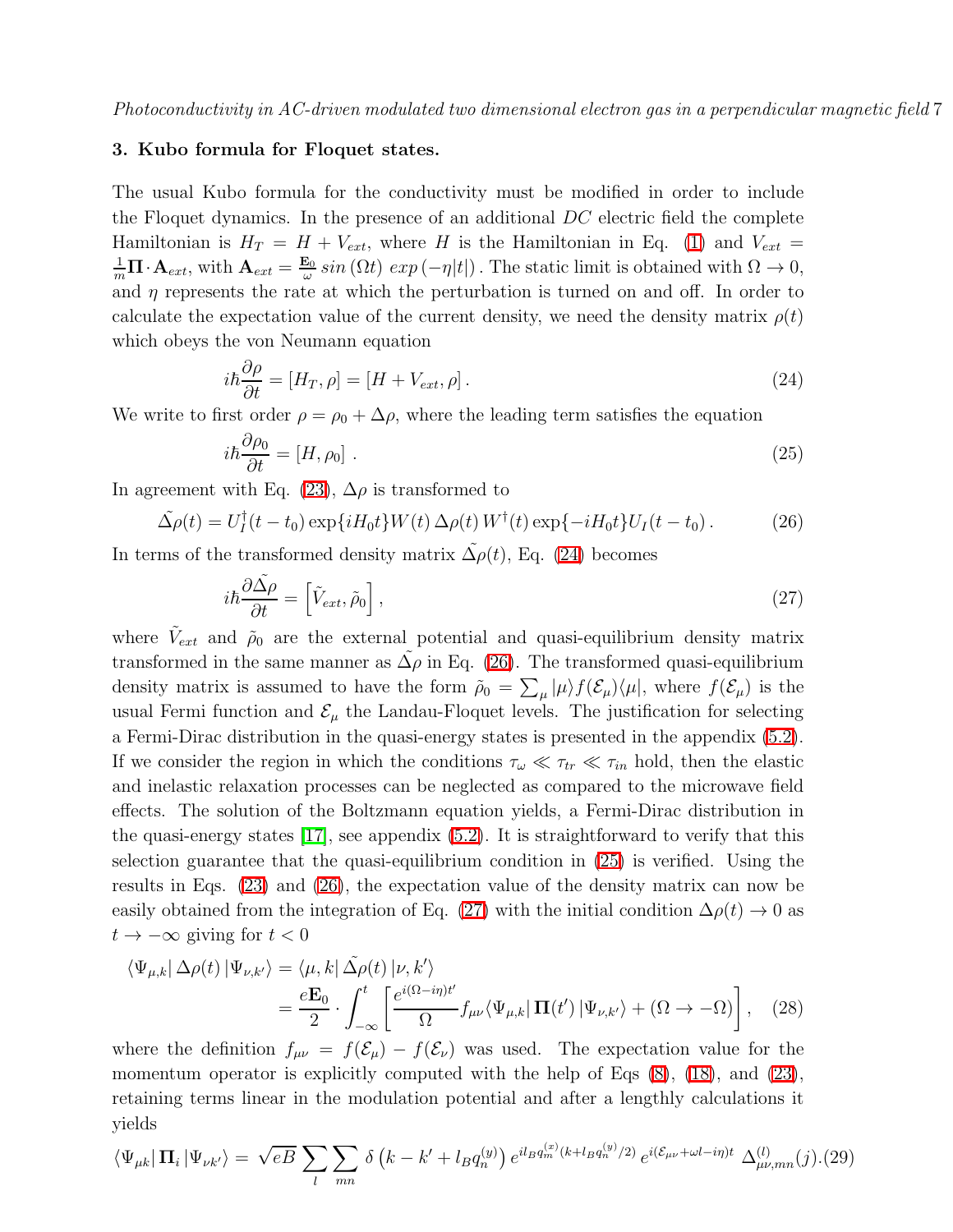Here the following definitions were introduced:  $\mathcal{E}_{\mu\nu} = \mathcal{E}_{\mu} - \mathcal{E}_{\nu}$ ,  $a_j = b_j = 1$  if  $j = x$ ,  $a_j = -b_j = -i$  if  $j = y$ , and  $\Delta_{\mu\nu,mn}^{(l)}(j)$  is given by

$$
\Delta_{\mu\nu,mn}^{(l)}(j) = -\frac{1}{\sqrt{2}} \left[ \frac{a_j \tilde{q}_{mn}^* C_{\mu\nu,mn}^{(l)}}{\mathcal{E}_{\mu\nu} - \omega_c + \omega l - i\eta} + \frac{b_j \tilde{q}_{mn} C_{\mu\nu,mn}^{(l)}}{\mathcal{E}_{\mu\nu} + \omega_c + \omega l - i\eta} \right],\tag{30}
$$

the expression for  $C^{(l)}_{\mu\nu,mn}$  is given in [\(19\)](#page-5-2). It should be pointed out that in principle there is a zero order contribution (independent of  $V$ ) to the expectation value of the momentum operator in [\(29\)](#page-6-5); this would contribute to the direct cyclotron resonance heating that has a single peak around  $\omega \sim \omega_c$ . However this contribution has proved to be negligible [\[17\]](#page-14-16), so it will be altogether omitted. Utilizing these results the time integral in Eq. [\(28\)](#page-6-6) is readily carried out. The current density to first order in the external electric field can now be calculated from  $\langle \mathbf{J}(t, \mathbf{r}) \rangle = Tr \left[ \tilde{\Delta \rho}(t) \tilde{\mathbf{J}}(t) \right]$ , the resulting expression represents the local density current. Here we are concerned with the macroscopic conductivity tensor that relates the spatially and time averaged current density  $\mathbf{j} = (\tau_{\omega} A)^{-1} \int_0^{\tau_{\omega}} dt \int d^2x \langle \mathbf{J}(t, \mathbf{r}) \rangle$  to the averaged electric field; here A is the area of the system (it is understood that  $A \rightarrow \infty$ ). Assuming that the external electric field points along the  $x$ -axis the macroscopic conductivity can be worked out. The total conductivity is given by a sum  $\sigma_{xi} = \sigma_{xi}^D + \sigma_{xi}^{(MM)}$ ; the dark conductivity is calculated when both the modulation and microwave radiation are switched-off as

<span id="page-7-0"></span>
$$
\sigma_{xi}^{D} = \frac{e^2 \omega_c^2}{4\hbar i} \sum_{\mu\nu} \left\{ \frac{f_{\mu\nu}}{\Omega} \left[ \frac{a_i \mu \delta_{\mu,\nu+1}}{\mathcal{E}_{\mu\nu} + \Omega - i\eta} + \frac{b_i \nu \delta_{\mu,\nu-1}}{\mathcal{E}_{\mu\nu} + \Omega - i\eta} \right] + (\Omega \to -\Omega) \right\},\tag{31}
$$

<span id="page-7-1"></span>whereas the microwave-modulation (MM) induced conductivity is worked out as

$$
\sigma_{xi}^{(MM)} = \frac{e^2 \omega_c^2}{4\hbar i} \sum_{\mu\nu} \left\{ \frac{f_{\mu\nu}}{\Omega} \sum_{mn} \sum_l \frac{\Delta_{\mu\nu,mn}^{(l)}(i) \Delta_{\nu\mu,mn}^{(-l)}(x)}{\mathcal{E}_{\mu\nu} + \omega l + \Omega - i\eta} + (\Omega \to -\Omega) \right\}.
$$
 (32)

Selecting  $i = x$  or  $i = y$  the longitudinal and Hall conductivities can be selected. The denominators on the R.H.S. of the previous equations can be related to the advanced and retarded Green's functions  $G^{\pm}_{\mu}(\mathcal{E}) = 1/(\mathcal{E} - \mathcal{E}_{\mu} \pm i\eta)$ . To make further progress the real and absorptive parts of the Green's functions are separated taking the limit  $\eta \to 0$ and using  $\lim_{n\to 0} 1/(\mathcal{E} - i\eta) = P1/\mathcal{E} + i\pi\delta(\mathcal{E})$ , where P indicates the principal-value integral. As usual the real and imaginary parts contribute to the Hall and longitudinal conductivities respectively. However, the previous expression would present a singular behavior that is an artifact of the  $\eta \rightarrow 0$  limit. This problem is solved by including the disorder broadening effects. A formal procedure to obtain the Green function requires a self-consistent calculation using the Dyson equation for the self-energy with the magnetic and microwave fields, impurity, phonon, and other scattering effects included. A detailed calculation of  $Im G_u(\mathcal{E})$  incorporating all these elements is beyond the scope of the present work. Instead we choose a gaussian-type expression for the the density of states. This expression can be justified within a self-consistent Born calculation that incorporates the magnetic field and disorder effects [\[33,](#page-14-32) [34,](#page-14-33) [35\]](#page-14-34), hence the density of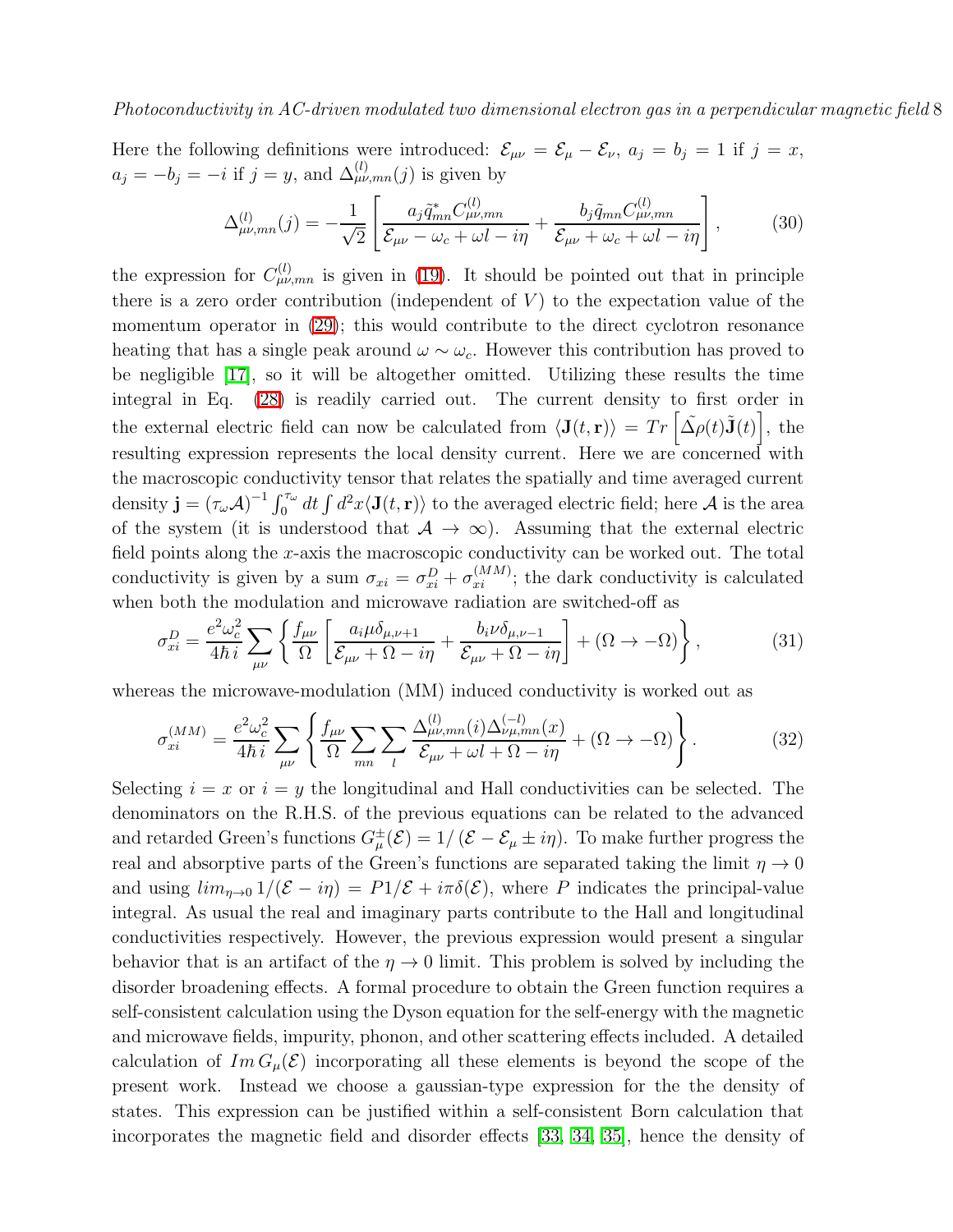<span id="page-8-3"></span>states for the  $\mu$ -Landau level is represented as

$$
Im G_{\mu}(\mathcal{E}) = \sqrt{\frac{\pi}{2\Gamma_{\mu}^2}} \exp\left[-(\mathcal{E} - \mathcal{E}_{\mu})^2/(2\Gamma_{\mu}^2)\right],\tag{33}
$$

with a broadening width given by

$$
\Gamma_{\mu}^{2} = \frac{2\beta_{\mu}\hbar^{2}\omega_{c}}{(\pi\tau_{tr})},\tag{34}
$$

the parameter  $\beta_{\mu}$  takes into account the difference of the transport scattering time  $\tau_{tr}$ determining the mobility  $\mu$ , from the single-particle lifetime  $\tau_s$ . In the case of shortrange scatterers  $\tau_{tr} = \tau_s$  and  $\beta_{\mu} = 1$ . An expression for  $\beta_{\mu}$ , suitable for numerical evaluation, that applies for a long-range screened potential is given in reference [\[17\]](#page-14-16);  $\beta_{\mu}$ decreases for higher Landau levels;  $e.g. \beta_0 \approx 50, \beta_{50} \approx 10.5$ .

The static limit with respect to the external field is obtained taking  $\Omega \to 0$  in Eqs. [\(31\)](#page-7-0) and [\(32\)](#page-7-1). In what follows results are presented for the microwave-modulation (MM) induced longitudinal conductivity, the dark conductivities as well as the MM Hall conductivity are quoted in the appendix. Hence the MM induced longitudinal conductance is worked out as

<span id="page-8-1"></span>
$$
\sigma_{xx}^{(MM)} = \frac{e^2 l_B^2}{\pi \hbar} \int d\mathcal{E} \sum_{\mu\nu} \sum_{l} \sum_{mn} Im G_{\mu}(\mathcal{E}) B^{(l)}(\mathcal{E}, \mathcal{E}_{\nu}) \left| q_n^{(y)} J_l\left(|\Delta_{mn}|\right) V_{mn} D_{\mu\nu}(\tilde{q}_{mn}) \right|^2, (35)
$$

<span id="page-8-4"></span>where the following function has been defined

$$
B^{(l)}(\mathcal{E}, \mathcal{E}_{\nu}) = -\frac{d}{d\mathcal{E}_{0}} \Big\{ \left[ f(\mathcal{E} + l\omega + \omega_{E} + \mathcal{E}_{0}) - f(\mathcal{E}) \right] Im \, G_{\nu}(\mathcal{E} + l\omega + \omega_{E} + \mathcal{E}_{0}) \Big\} \Big|_{\mathcal{E}_{0} = 0} . (36)
$$

Notice that  $\sigma_{xx}^{(MM)}$  contains a contribution  $\sigma_{xx}^{(M)}$  that depends only on the modulation potential, it can be extracted from Eq. [\(35\)](#page-8-1) if the microwave field is switched-off.

As usual the resistivities are obtained from the expression  $\rho_{xx} = \sigma_{xx}/(\sigma_{xx}^2 + \sigma_{xy}^2)$ and  $\rho_{xy} = \sigma_{xy}/(\sigma_{xx}^2 + \sigma_{xy}^2)$ . The relation  $\sigma_{xy} \gg \sigma_{xx}$  holds in general, hence it follows that  $\rho_{xx} \propto \sigma_{xx}$ , and the longitudinal resistivity follows the same oscillation pattern as that of  $\sigma_{xx}$ .

#### <span id="page-8-0"></span>4. Results.

<span id="page-8-2"></span>The expression in Eq. [\(35\)](#page-8-1) can be numerically evaluated after the Fourier components  $V_{mn}$  of the periodic potential are specified. We shall consider a square lattice potential of the form

$$
V(\mathbf{r}) = V_0 \left[ \cos \left( \frac{2\pi x}{a} \right) + \cos \left( \frac{2\pi y}{a} \right) \right]. \tag{37}
$$

In our calculations it is assumed that a superlattice is cleaved at the interface of an ultraclean  $GaAs/Al_xGa_{1-x}As$  heterostructure with high electron mobility,  $\mu \sim$  $0.5-2.5\times10^{7} cm^{2}/Vs$ ; the periodic potential has the form given in [\(37\)](#page-8-2) with parameters  $a \sim 20-200 \, nm$  and  $V_0 = 0.05 \, meV$ . The other parameters of the sample are estimated as effective electron mass  $m^* = 0.067 m_e$ , fermi energy  $\epsilon_F = 10 \, meV$ , electron density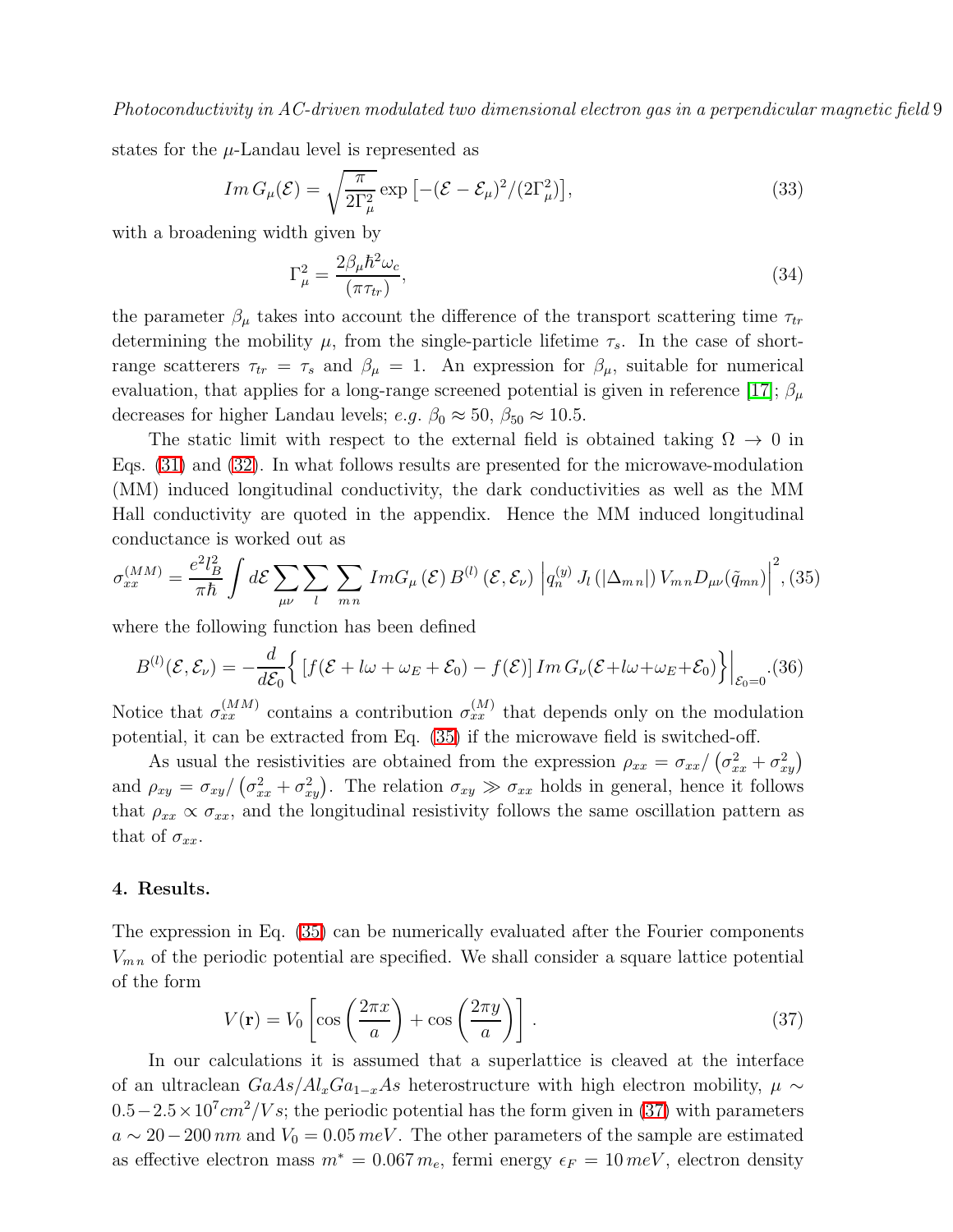$n = 3 \times 10^{11} \text{cm}^{-2}$ , and temperature  $T = 1 \text{K}$ . For the applied external fields we consider: magnetic fields in the range  $0.05 - 0.4$  Tesla, and microwave radiation with frequencies  $f \sim 10 - 200 \, Ghz$ ; and field intensity  $|\vec{E}_{\omega}| \sim 1 - 100 \, V/cm$ , that corresponds to a microwave power characterized by the dimensionless quantity  $\alpha \sim c\epsilon_0 |E_\omega|^2/(m^*\omega^3)$ that varies in the range  $\alpha \sim 0.01 - 2$ . The relaxation time  $\tau_{tr}$  in Eq. [\(33\)](#page-8-3) is related with the zero field electron mobility through  $\mu = e\tau_{tr}/m^*$ , and  $\beta_{\mu} \approx 10.5$ , a value that is justified for large filling factors  $\mu \approx 50$  [\[17\]](#page-14-16). A detailed account of the electron dynamics requires to distinguish between various time life's; following reference [\[37\]](#page-14-35),  $\Gamma_{rad}$  in Eq. [\(10\)](#page-4-0) is related to the radiative decay width that is interpreted as coherent dipole re-radiation of electromagnetic waves by the oscillating 2D electrons excited by microwaves, it is given by  $\Gamma_{rad} = 2\pi^2 \hbar n e^2 / (3\epsilon_0 c m^*)$ . In all the examples, except in Fig. [8,](#page-19-0) we consider the linear regime, the dc-electric field is included only through the Kubo formula, hence  $\omega_E = 0$  in Eqs. [\(35\)](#page-8-1), [\(36\)](#page-8-4). In the case of Fig. [8](#page-19-0) the non-linear dc-electric field effects are included using the solution to the classical equations of motion with both ac- and dc-electric fields [\(10\)](#page-4-0).

Plots of the longitudinal and Hall resistivities as a function of the magnetic field intensity are displayed in Fig. [1.](#page-15-0) The total longitudinal resistance shows a strong oscillatory behavior with distinctive NRS, this behavior is contrasted with the dark contributions that presents only the expected Shubnikov-de-Hass oscillations. The total Hall resistance presents a monotonous behavior, yet perceptible microwave induced oscillations in the Hall effect can be observed if one considers  $\Delta \rho_{xy} = \rho_{xy} - \rho_{xy}^{dark}$ , see the inset.

Fig. [2](#page-16-0) displays plots of the total longitudinal conductivity as a function of  $\epsilon = \omega/\omega_c$ .  $\sigma_{xx}$  shows a strong oscillatory behavior, with distinctive negative conductance states. The periodicity as well as the number of NCS depend on the intensity of the microwave radiation. For weak microwave intensity ( $\alpha = 0.01$ ),  $\sigma_{xx}$  is positive with a moderate oscillatory behavior. As the microwave intensity increases  $(\alpha = 0.1)$ , strong oscillations in  $\sigma_{xx}$  are observed with minima centered at  $\epsilon \sim 1.2$ ,  $\epsilon \sim 2.2$ ,  $\epsilon \sim 3.2$ , and  $\epsilon \sim 4.2$ ; only the two last minima correspond to NCS. A further increase in the microwave intensity  $(\alpha = 0.4)$  yields several NCS. In the region  $\epsilon \leq 3$  the oscillation period is reduced to  $\epsilon = \frac{1}{2}$  $\frac{1}{2}$ . In general it is observed that  $\sigma_{xx}$  vanishes at  $\omega/\omega_c = j$  for j integer. The oscillations follow a pattern with minima centered at  $\omega/\omega_c = j + \frac{1}{2}$  $\frac{1}{2}(l-1)+\delta$ , and maxima centered at  $\omega/\omega_c = j + \frac{1}{2}$  $\frac{1}{2}(l-1)-\delta$ , where  $j=1,2,3...$ ,  $\delta \approx 1/5$ , and l is the dominant multipole that contributes to the conductivity in Eq. [\(35\)](#page-8-1) . For moderate microwave power the  $l = 1$  "one photon" stimulated processes dominate, corresponding to what is observed for  $\alpha = 0.1$ . For  $\alpha = 0.4$  the results can be interpreted as the results of "one and two photon" processes  $(l = 1 \text{ and } l = 2)$ . To understand the origin of NCS it is noticed from Eq. [\(35\)](#page-8-1) that, for small microwave power,  $\sigma_{xx}^{\omega}$  is dominated by the  $l = 0$ Bessel term, that is always positive. Negative conductance states arise when the  $l = 1$ and  $l = 0$  terms become comparable:  $|J_0(|\Delta|)|^2 B^{(0)} \sim |J_1(|\Delta|)|^2 B^{(1)}$ . A simple analysis show that this condition is fulfilled for  $|\Delta| \sim 0.1$ . Using the expression in Eq. [\(22\)](#page-5-3), the condition to produce NCS can be estimated as  $|\mathbf{E}_{\omega}| > E_{th}$  where  $E_{th} \approx 0.1 a \Gamma_{rad}/\sqrt{8}el_B$ .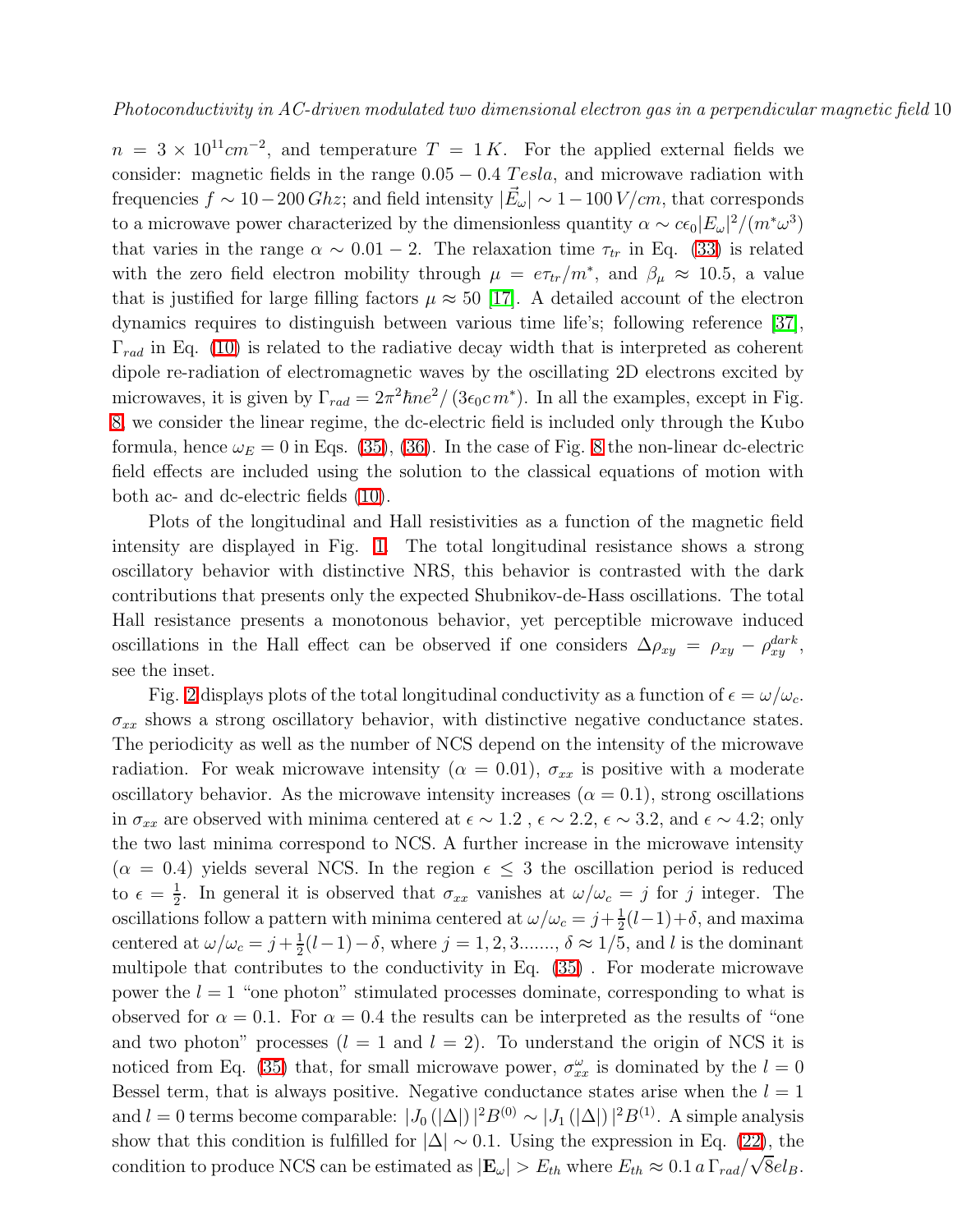For the parameter used in Fig. [2,](#page-16-0)  $E_{th} \approx 10 V/cm$  or  $\alpha_{th} \approx 0.15$ , in good agreement with the results displayed by the plots.

Next we consider the dependence of  $\rho_{xx}$  on the lattice parameter a. Plots of  $\rho_{xx}$ versus  $\epsilon = \omega/\omega_c$  for various selections of a are presented in (Fig. [3\)](#page-16-1). NRS appear only in a narrow window of values of  $a$  around  $a^*$ , for which the oscillations amplitude of  $\rho_{xx}$  attains its maximum. In the present case:  $a^* \approx 25 \, nm$ . This behavior follows from the structure of the MM induced longitudinal conductance  $\sigma_{xx}^{MM}$  given in [\(35\)](#page-8-1). Taking into account the form of  $D_{\mu\nu}(\tilde{q}_{mn})$  in Eq. [\(21\)](#page-5-4), the leading dependence of  $\sigma_{xx}^{MM}$  on the lattice parameter is given approximately by  $\sigma_{xx}^{MM} \sim \frac{1}{a^4} \exp(-|\tilde{q}|^2/2)$ . According to Eq. [\(20\)](#page-5-5)  $\tilde{q} \propto 1/a$ , consequently the MM contribution is significant only when a is near to  $a^*$ , that is determined as:  $a^* \sim \pi l_B/\sqrt{2}$ . This estimation is in very good agreement with the numerical results presented in the plots.

Negative magnetoresistance requires ultra-clean samples, the phenomenon appears when the electron mobility exceeds a threshold  $\mu_{th}$ . Fig. [4](#page-17-0) displays  $\rho_{xx}$  v.s.  $\omega/\omega_c$ plots for three selected values of  $\mu$ . For  $\mu \approx 0.5 \times 10^7 cm^2/Vs$  an almost linear behavior  $\rho_{xx}$  is clearly depicted (except in the Shubnikov-deHass region). As the electron mobility increases to  $\mu \approx 1.5 \times 10^7 cm^2/Vs$ , the resistance oscillations are clearly observed; however, several NRS only appear when the mobility is increased to  $\mu \approx 2.5 \times 10^7 cm^2/V s$ . Eqs. [\(35,](#page-8-1)[36\)](#page-8-4) contain the main ingredients that explain the huge increase observed in the longitudinal conductance (and resistance), when the periodically modulated system is irradiated by microwaves and its critical dependence on the electron mobility. In the standard expression for the Kubo formula there are no Floquet replica contribution, hence  $\omega$  can be set to zero in [\(36\)](#page-8-4), if that is the case  $B^{(l)}$  becomes proportional to the energy derivative of the Fermi distribution, that in the  $T \to 0$  limit becomes of the form  $\delta(\mathcal{E} - \mathcal{E}_F)$ , and the conductivity is positive definite depending only on those states lying at the Fermi level. On the other hand, as a result of the periodic structure induced by the microwave radiation,  $B^{(l)}$  contains a second contribution proportional to the derivative of the density of states:  $\frac{d}{d\mathcal{E}}Im G_{\nu}(\mathcal{E}+l\omega)$ . Due to the oscillatory structure of the density of states, this extra contribution takes both positive and negative values. According to Eq. [\(33\)](#page-8-3) this second term (as compared to the first one) is proportional to the electron mobility, hence for sufficiently high mobility the new contribution dominates leading to negative conductance states.

The model is used to test chirality effects induced by the magnetic field. Fig. [5](#page-17-1) shows  $\sigma_{xx}$  v.s.  $\omega/\omega_c$  plots for various  $\mathbf{E}_{\omega}$  field polarization's with respect to the current. It is observed that the amplitude of the  $\sigma_{xx}$  oscillations are bigger for linear transverse polarization as compared to the longitudinal polarization case. Similarly, the oscillation amplitudes are enhanced for negative circular polarization as compared to the positive circular polarization results; in particular NCS are observed only for negative circular polarization. These results are understood recalling that for negative circular polarization and  $\omega \approx \omega_c$  the electric field rotates in phase with respect to the electron cyclotron rotation.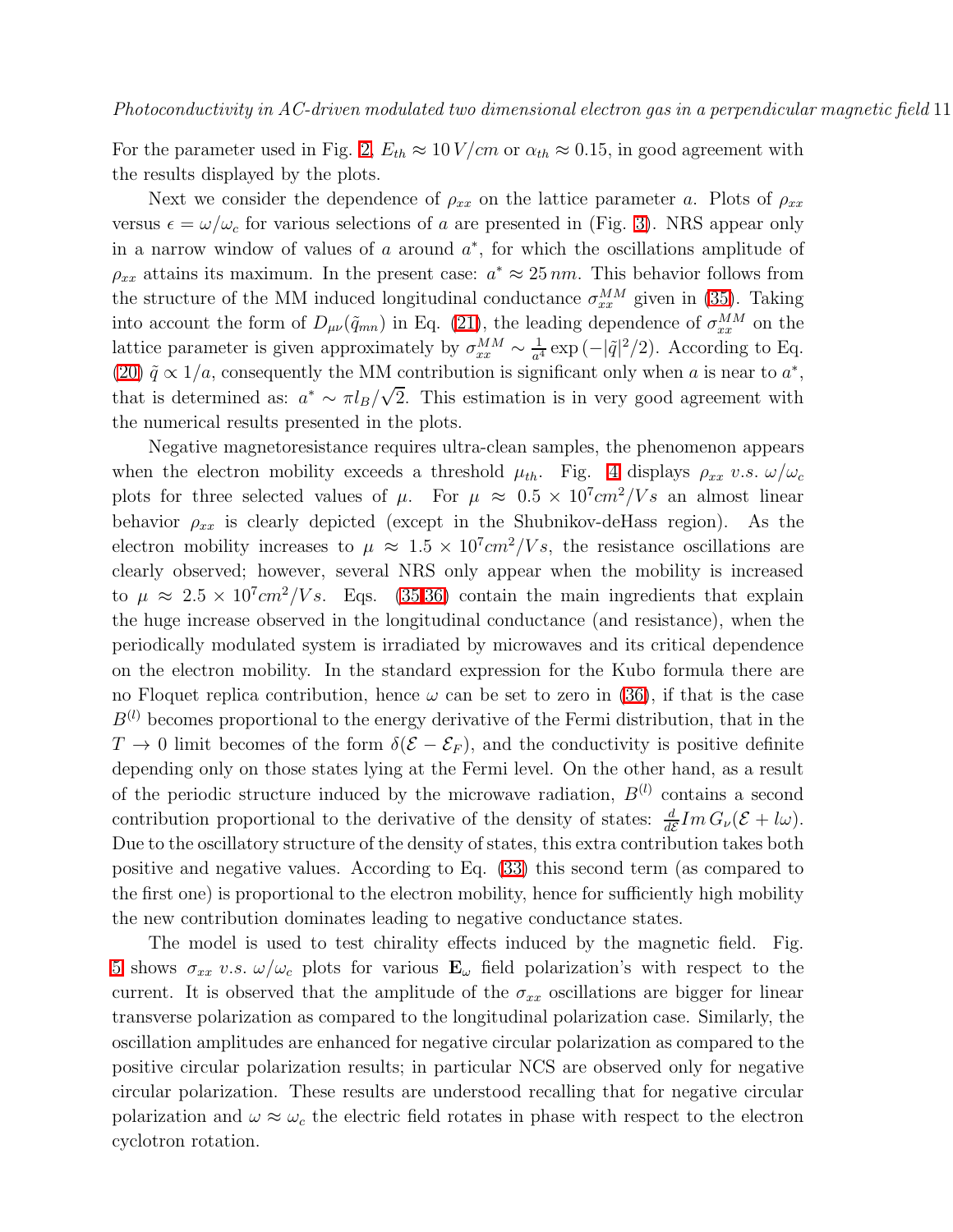Fig. [6](#page-18-0) illustrates the fact that the strong oscillations in  $\sigma_{xx}$  originates from the combined microwave-modulation effects. The dark contribution, Eq. [\(38\)](#page-12-0), shows the expected  $\sigma_{xx}^D \propto B$  linear behavior. The contribution arising solely from the periodic modulation  $\sigma_{xx}^M$  can be isolated from Eq. [\(35\)](#page-8-1) by switching-off the microwave field, the dashed line shows a smooth behavior. The combined microwave-modulation contribution is obtained from  $\sigma_{xx}^{MM} - \sigma_{xx}^{M}$ ; the dotted line clearly shows that this contribution includes the main oscillatory behavior of the full  $\sigma_{xx}$ , furthermore it is the only contribution that becomes negative. Hence, it is concluded that both the periodic modulation and the microwave radiation are essential in order to observe the strong  $\sigma_{xx}$  oscillations and the NCS.

Next we explore the behavior of the longitudinal conductivity as a function of the microwave radiation intensity. As the intensity of the electric microwave field  $(E_{\omega})$ is increased higher multipole  $(l)$  terms needs to be evaluated; in the explored regime convergent results are obtained including terms up to the  $l = 5$  multipole. In Fig. [7](#page-18-1) results are presented for  $\sigma_{xx}$  vs  $E_{\omega}$ ; the selected values of  $\epsilon = \omega/\omega_c$  correspond to minima or maxima of  $\sigma_{xx}$  in figure [2.](#page-16-0) In general it is observed that for values corresponding to maxima *i.e.*  $\epsilon = j - \delta$ ;  $j = 1, 2, 3...$ ,  $\sigma_{xx}$  remains positive for all microwave field intensities. On the other hand, the minima corresponding to  $\epsilon = j + \delta$ ;  $j = 1, 2, 3...$ are related to NCS around a region  $|E_{\omega}| \in [10, 25]$  V/cm. Increasing the microwave intensity leads to the disappearance of the NCS, except for the first minima ( $\epsilon \sim 1.1$ ).

The non-linear regime with respect to the dc-external field can also be explored within the present formalism. The effect is included using the solution to the classical equations of motion with both ac- and dc-electric fields, Eq. [\(10\)](#page-4-0). A possible connection between the observed ZRS in  $GaAs/Al_xGa_{1-x}As$  heterostructures [\[1,](#page-14-0) [3,](#page-14-2) [2,](#page-14-1) [4\]](#page-14-3) and the the predicted NRS[\[10,](#page-14-9) [11,](#page-14-10) [12,](#page-14-11) [13,](#page-14-12) [14,](#page-14-13) [15,](#page-14-14) [16,](#page-14-15) [17\]](#page-14-16) was put forward by Andreev etal. [\[13\]](#page-14-12), noting that a general analysis of Maxwell equations shows that NRS induces an instability that drives the system into a ZRS. This mechanism requires the longitudinal current  $j_{xx}$  as a function of  $E_{dc}$  to have a single minimum, the system instability will evolve to the value  $E_{dc}$  in which  $j_{xx}$  cancel. Returning to the irradiated superlattice case, in Fig. [8](#page-19-0) it is observed that in general the  $j_{xx}$  vs.  $E_{dc}$  plot has an oscillatory behavior, with more than one minima. Hence the conditions of the Andreeev mechanism do not apply. Consequently, negative conductance states may be probably observed in 2-dimensional superlattices, when exposed to both magnetic and microwave fields.

#### 5. Conclusions.

We have considered a model to describe the microwave photoconductivity of a 2DES in the presence of a magnetic field, and a 2D periodic modulation. We presented a thoroughly discussion of the method that takes into account the Landau and microwave contributions in a non-perturbative exact way, the periodic potential effects are treated perturbatively. The formalism exploits the symmetries of the problem: the exact solution of the Landau-microwave dynamics [\(7\)](#page-3-3) is obtained in terms of the electric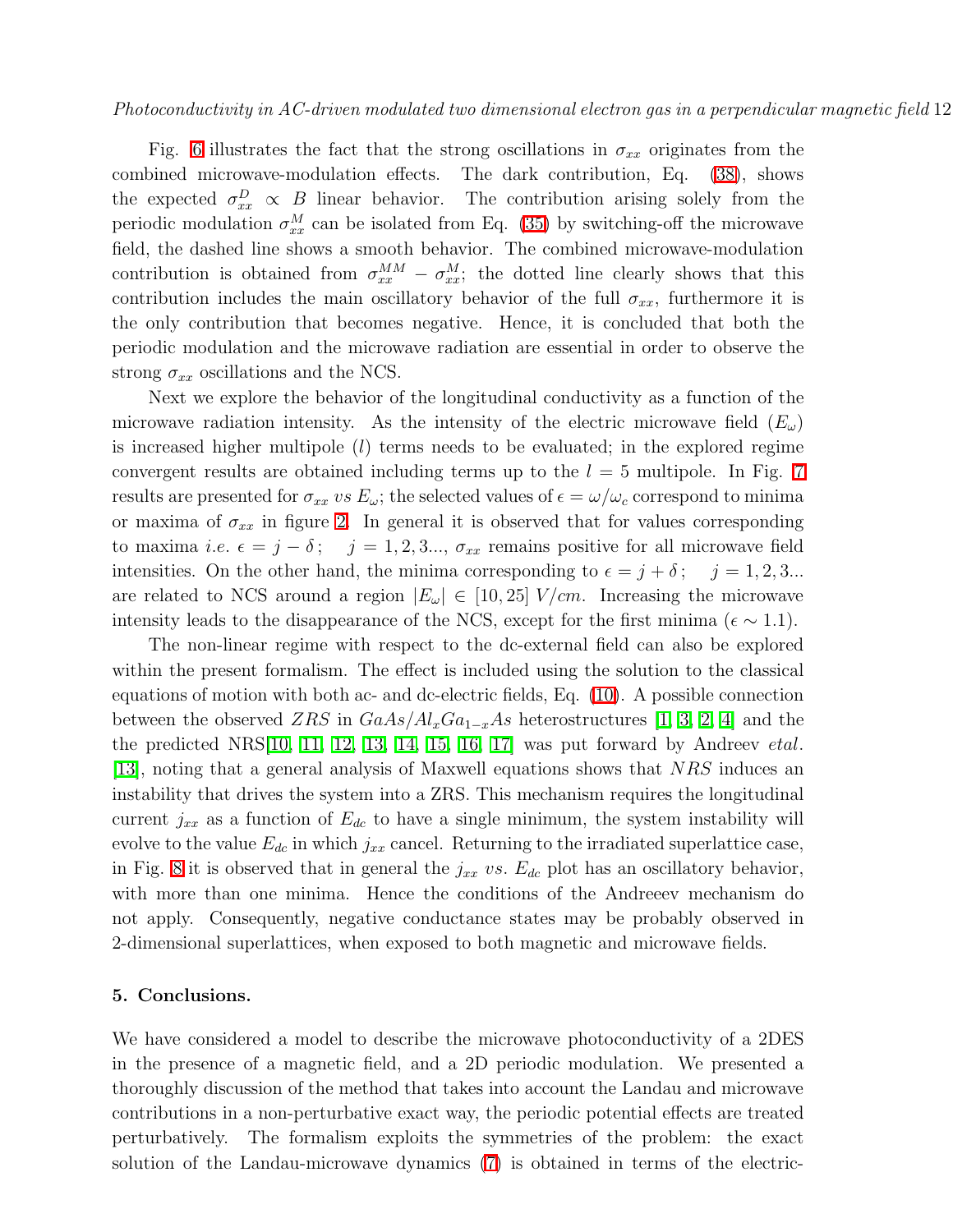magnetic generators [\(5\)](#page-3-0) as well as the solutions to the classical equations of motion [\(9\)](#page-4-1). The spectrum and Floquet modes are explicitly worked out [\(11\)](#page-4-2). In our model, the Landau-Floquet states act coherently with respect to the oscillating field of the superlattice potential, that in turn induces transitions between these levels. Based on this formalism, a Kubo-like formula is provided [\(35\)](#page-8-1) that consistently takes into account the oscillatory Floquet structure of the problem.

It is found that both  $\sigma_{xx}$  and  $\rho_{xx}$  exhibit strong oscillations governed by  $\epsilon = \omega/\omega_c$ . The oscillations follow a pattern with minima centered at  $\omega/\omega_c = j + \frac{1}{2}$  $\frac{1}{2}(l-1)+\delta$ , and maxima centered at  $\omega/\omega_c = j + \frac{1}{2}$  $\frac{1}{2}(l-1) - \delta$ , where  $j = 1, 2, 3...$ ,  $\delta \approx 1/5$  and l is the dominant multipole contribution. NRS develop for sufficiently strong microwave power (Fig. [2\)](#page-16-0), in a narrow window of values of the lattice parameter  $(a \sim l_B)$  (Fig. [3\)](#page-16-1), and for high electron mobility samples (Fig. [4\)](#page-17-0). The explanation for the NRS can be traced down to Eqs. [\(35\)](#page-8-1) and [\(36\)](#page-8-4); the longitudinal photoconductivity contains a new contribution proportional to the derivative of the density of states:  $\frac{d}{d\mathcal{E}}Im G_{\nu}(\mathcal{E}+l\omega)$ . Due to the oscillatory structure of the density of states this extra contribution takes both positive and negative values. This term is proportional to the electron mobility, hence for sufficiently high mobility the new contribution dominates leading to negative conductivity states. Unlike the semiclassical origin of magnetoresistance oscillations observed in an antidot array for commensurate values of the ratio  $R_c/a$  [\[25\]](#page-14-24), these conductance oscillations have a quantum origin and would only appear in a narrow window of values of a, around  $a \sim l_B$ .

In conclusion, it is proposed that the combined effect of: periodic modulation, perpendicular magnetic field, plus microwave irradiation of 2DES give rise to interesting oscillatory conductance phenomena, with the possible development of NCS and NRS. One should stress that according to our results, the production of NRS requires ultraclean samples with electron mobilities of order  $\mu \approx 2.5 \times 10^7 cm^2/Vs$  (see Fig. [4\)](#page-17-0). The electron mobilities in the fabricated arrays of periodic scatterers so far [\[24,](#page-14-23) [25\]](#page-14-24) are  $\mu \approx 2.5 \times 10^6 cm^2/Vs$ , consequently an increase on the electron mobilities of these kind of experimental setups by an order of magnitude would be required in order to observe the phenomena described in this work.

### 5.1. Appendix A: Dark and Hall conductivities.

In section [\(3\)](#page-6-0) it was explained in detail the method to obtain the final expression for the modulation-microwave induced conductance Eq. [\(35\)](#page-8-1). Working along a similar procedure the expression for the remaining conductivities are worked from equations [\(31\)](#page-7-0) and [\(32\)](#page-7-1). First we quote the longitudinal dark conductance

$$
\sigma_{xx}^D = \frac{e^2 \omega_c^2}{\pi \hbar} \sum_{\mu} \mu \int d\mathcal{E} \, Im \, G_{\mu}(\mathcal{E}) \, \frac{df}{d\mathcal{E}} Im \, G_{\mu}(\mathcal{E} + \omega_c) \;, \tag{38}
$$

<span id="page-12-0"></span>whereas the Hall conductance reads

$$
\sigma_{xy}^D = \frac{e^2 \omega_c^2}{\pi \hbar} \sum_{\mu} \mu \int d\mathcal{E} \, Im \, G_{\mu}(\mathcal{E}) \left[ f \left( \mathcal{E}_{\mu} - \omega_c \right) - f \left( \mathcal{E} \right) \right] \, P \, \frac{1}{\left( \mathcal{E} - \mathcal{E}_{\mu} + \omega_c \right)^2}, \, (39)
$$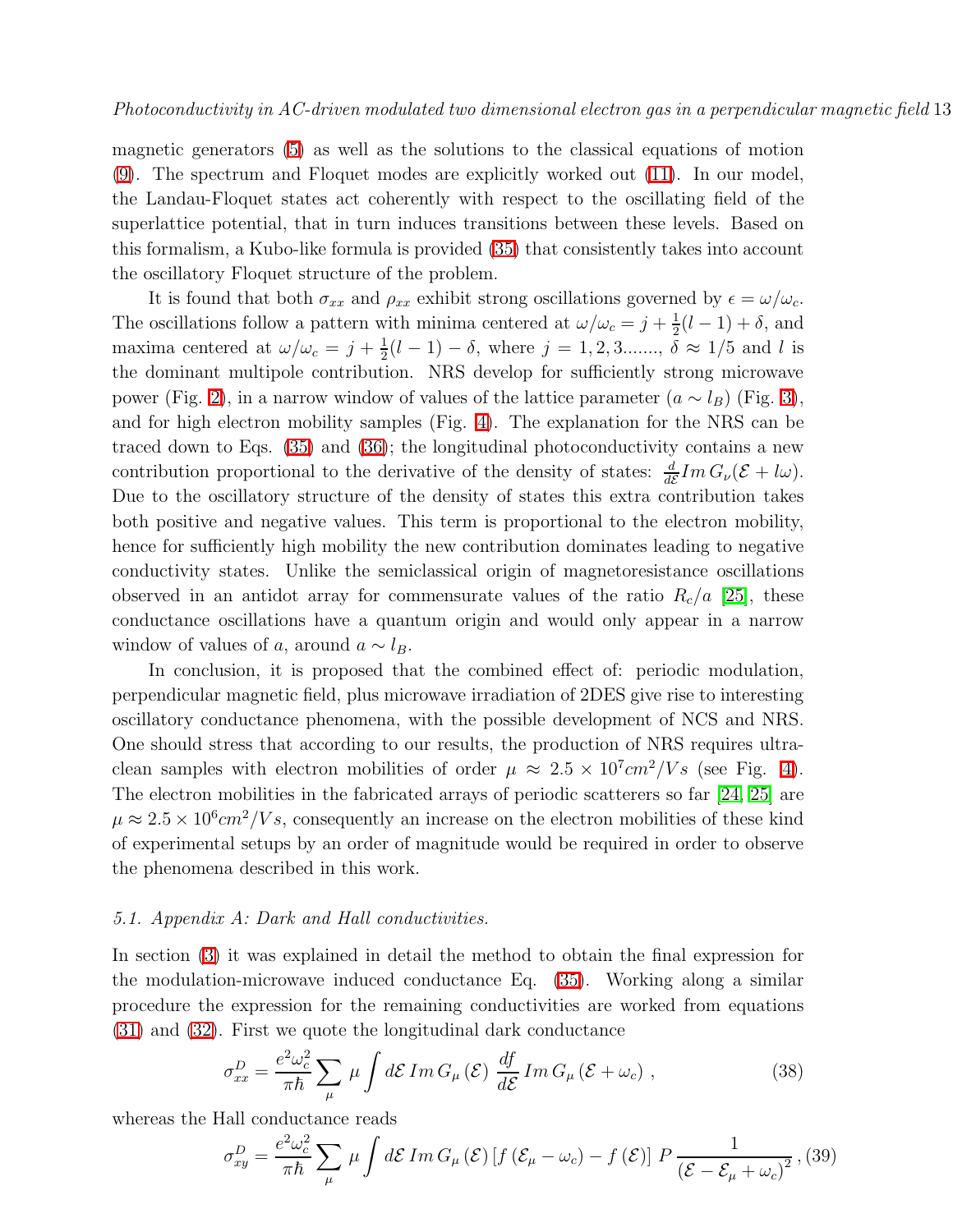where P indicates the principal-value integral. The final result for the MM assisted longitudinal conductivity was quoted in Eq. [\(35\)](#page-8-1). The MM induced Hal conductivity is calculated to give

$$
\sigma_{xy}^{(MM)} = \frac{e^2 l_B^4}{\pi \hbar} \int d\mathcal{E} \sum_{\mu\nu} \sum_{l} \sum_{mn} Im \, G_{\mu}(\mathcal{E}) \left[ f(\mathcal{E}_{\nu}) - f(\mathcal{E}) \right] T_{mn}^l \left| J_l\left( |\Delta_{mn}| \right) V_{mn} D_{\mu\nu}(\tilde{q}_{mn}) \right|^2, \text{(40)}
$$

were the function  $T_{mn}^l$  is defined as

$$
T_{mn}^l = \omega_c^3 \frac{\left(q_m^{(x)}\right)^2 + \left(q_n^{(y)}\right)^2}{\left(\mathcal{E} + \omega l - \mathcal{E}_{\nu}\right) \left|\left(\mathcal{E} + \omega l - \mathcal{E}_{\nu}\right)^2 - \omega_c^2\right|^2}.
$$
\n(41)

### <span id="page-13-0"></span>5.2. Appendix B: Microwave-driven distribution function.

Within the time relaxation approximation the Boltzmann equation can be written as

$$
\frac{\partial f}{\partial t} + \frac{\partial f}{\partial \mathbf{p}} \cdot (e\mathbf{E} + e\mathbf{v} \times \mathbf{B}) = -\frac{f - f_F}{\tau_{tr}} - \frac{f - f_F}{\tau_{in}},\tag{42}
$$

where  $f_F$  is the Fermi-Dirac distribution and we distinguish between the elastic rate  $\tau_{tr}^{-1}$  and inelastic or energy relaxation rate  $\tau_{in}^{-1}$ . As it already mentioned, we assume the validity of the following conditions:  $\tau_{\omega} \ll \tau_{tr} \ll \tau_{in}$ , and certainly the inelastic processes can be safely ignored. Furthermore, due to the ac-electric field [\(3\)](#page-3-1), the L.H. S. of the previous equation is estimated to be of order  $f/\tau_{\omega}$ ; hence, in a first approximation the elastic scattering contribution can also be neglected. The resulting Vlasov equation has the exact solution  $f(\mathbf{p}, t) = f_F(\mathbf{p} - m^* \mathbf{v}(t))$ , where the velocity  $\mathbf{v}(t) \equiv (\dot{\eta}_1, \dot{\zeta}_1)$ solves exactly the same classical equations of motion that follow from [\(9\)](#page-4-1), and the initial condition is selected as,  $f \to f_F$  as the external electric field is switched-off. In particular it is verified that  $m^*|\mathbf{v}(t)|^2/2 = \mathcal{E}_{rad}$  coincides with the Floquet energy shift produced by the microwave radiation [\(11\)](#page-4-2). The steady-state distribution, evaluated at the Landau energy  $\mathcal{E} = \mathcal{E}_{\mu}^{(0)}$ , is obtained by averaging  $f_F(\mathbf{p} - m^*\mathbf{v}(t))$  over the oscillatory period

$$
\langle f_F \rangle = \frac{1}{\tau_\omega} \int_0^{\tau_\omega} f_F \left( \mathcal{E}_{\mu}^{(0)} + \mathcal{E}_{rad} + 2 \cos \omega_c t \sqrt{\mathcal{E}_{\mu}^{(0)} \mathcal{E}_{rad}} \right) dt. \tag{43}
$$

In general it is verified that  $\mathcal{E}_{rad} \ll \mathcal{E}_{\mu}^{(0)}$ , thus expanding to first order one finds  $\langle f_F \rangle \approx f_F \left($  $\mathcal{E}^{(0)}_{\mu} + \mathcal{E}_{rad}$  =  $f_F(\mathcal{E}_{\mu})$ . Hence, it is verified that a rapid relaxation of the Fermi distribution to the quasi-energy states is a reasonable assumption. The arguments presented in this appendix have been introduced by Mikhailov [\[37\]](#page-14-35) in order to explore the possibility that the microwave radiation leads to a population inversion; however, it is concluded that it would require a rather high microwave intensity  $\mathcal{E}_{rad} > \mathcal{E}_F$ .

#### Acknowledgments

We acknowledge the partial financial support endowed by CONACyT through grants No. 42026-F and G32736-E, and UNAM project No. IN113305.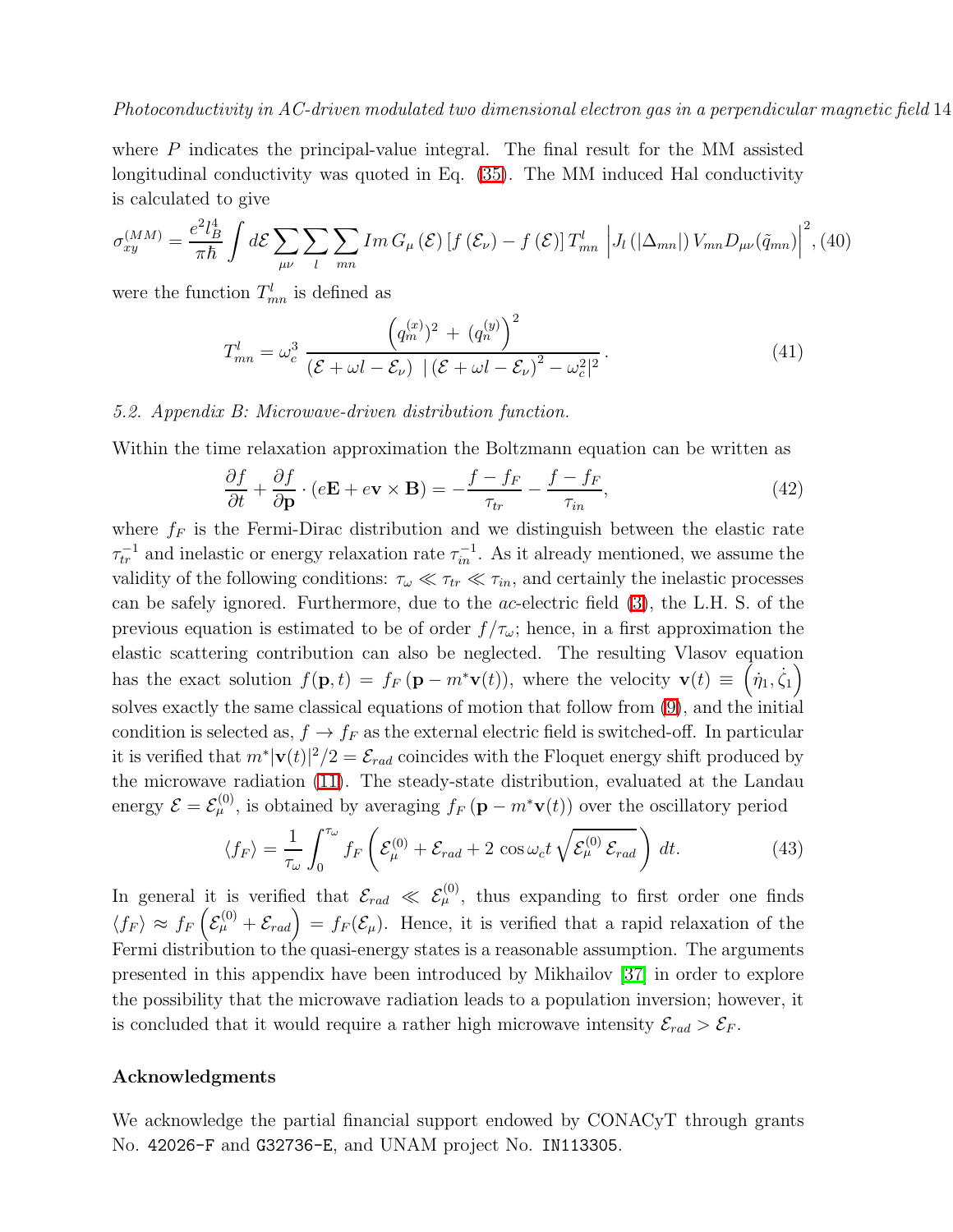# <span id="page-14-1"></span><span id="page-14-0"></span>References

- [1] M. A. Zudov, R. R. Du, J. A. Simmons, J. L. Reno, Phys. Rev. B 64 (2001) 201311(R).
- <span id="page-14-2"></span>[2] M. A. Zudov, R. R. Du, L. N. Pfeiffer, K. W. West, Phys. Rev. Lett 90 (2003) 046807.
- <span id="page-14-3"></span>[3] R. G. Mani, J. H. Smet, K. von klitzing, V. Narayanamurti, W.b. Johnson, Umansky, Nature 420 (2002) 646; Phys. Rev. Lett 92 (2004) 146801.
- <span id="page-14-4"></span>[4] R. G. Mani, Physica E 22 (2004) 1.
- <span id="page-14-5"></span>[5] S. I. Dorozhkin, JETP. Letters. 77 (2003) 577.
- <span id="page-14-6"></span>[6] R. L. Willett, L. N. Pfeiffer, K. W. West, Phys. Rev. Lett 93 (2004) 026804.
- <span id="page-14-7"></span>[7] M. A. Zudov, *Phys. Rev. B* 69 (2004) 041304(R).
- [8] A. E. Kovalev, S. A. Zvyagin, C. R. Bowers, J. L. Reno, J. A. Simmons, Solid State Commun. 1130 (2004) 379.
- <span id="page-14-8"></span>[9] S. A. Studenikin, M. Potemski, A. Sachrajda, M. Hilke, L. N. Pfeiffer, K. W. West,  $cond-mat/0404411$  (2004).
- <span id="page-14-10"></span><span id="page-14-9"></span>[10] V. I. Ryzhii, Sov. Phys. Solid State 11 (1970) 2078.
- <span id="page-14-11"></span>[11] V. I. Ryzhii, R. Suris, J Phys. Cond. Matt. 15 (2003) 6855.
- <span id="page-14-12"></span>[12] A. C. Durst, S. Sachdev, N. Read, S. M. Girvin, Phys. Rev. Lett. 91 (2003) 086803.
- <span id="page-14-13"></span>[13] A. V. Andreev, I. L. Aleiner, A. J. Millis, Phys. Rev. Lett. 91 (2003) 056803.
- <span id="page-14-14"></span>[14] J. Shi, X. C. Xie, Phys. Rev. Lett. 91 (2003) 086801.
- <span id="page-14-15"></span>[15] X. L. Lei, S. Y. Liu, *Phys. Rev. Lett.* **91** (2003) 226805.
- <span id="page-14-16"></span>[16] M. G. Vavilov, I. L. Aleiner, *Phys. Rev. B* **69** (2004) 035303.
- <span id="page-14-17"></span>[17] M. Torres, A. Kunold, Phys. Rev. B 71 (2005) 115313-1.
- <span id="page-14-18"></span>[18] M. Torres, A. Kunold, *Phys. Stat. Sol. b* 71 (2005) 1192.
- <span id="page-14-19"></span>[19] I. A. Dmitriev, A. D. Mirlin, D. G. Polyakov, Phys. Rev. Lett. 91 (2003) 226802.
- <span id="page-14-20"></span>[20] I. A. Dmitriev, M. G. Vavilov, I. L. Aleiner, A. D. Mirlin, D. G. Polyakov, Phys. Rev. B 71 (2005) 115316.
- <span id="page-14-21"></span>[21] J. P. Robinson, M. P. Kennett, , N. R. Cooper, V. I. Fal'ko, Phys. Rev. Lett. 93 (2004) 036804
- [22] D. Weiss, K. v. Klitzing, K. Ploog, G. Weimann, Europhys. Lett. 8 (1989) 179; R. W. Winkler, J. P. Kotthaus, K. Ploog, Phys. Rev. Lett. 62 (1989) 1177; D. Weiss, M. L. Roukes, A. Menschig, P. Grambow, K. v. Klitzing, G. Weimann, Phys. Rev. Lett. . 66 (1991) 2790.
- <span id="page-14-23"></span><span id="page-14-22"></span>[23] For a review see R. Schuster, K. Ensslin, Adv. Solid State Phys. 34 (1994) 195.
- <span id="page-14-24"></span>[24] C. Albrecht, J. H. Smet, K. v. Klitzing, D. Weiss, V. Umansky, H. Schweizer , Phys. Rev. Lett. 86 (2001) 147.
- <span id="page-14-25"></span>[25] E. Vasiliadou, R Fleischmann, D. Weiss, D. Heitmann, K. v. Klitzing, T. Geisel , R. Bergmann, H. Schweizer, C. T. Foxon, Phys. Rev. B 52 (1995) R8658.
- <span id="page-14-26"></span>[26] J. Dietel, L. I. Glazman, F. W. J. Hekking, F. von Oppen, Phys. Rev. B 71 (2005) 045329.
- <span id="page-14-27"></span>[27] G. Gumbs *Phys. Rev. B* **72** (2005) 125342.
- <span id="page-14-28"></span>[28] K. Husimi, *Prog. Theor. Phys.* **9** (1953) 381.
- <span id="page-14-29"></span>[29] A. Kunold, M. Torres, Phys. Rev. B 61 (2000) 9879.
- <span id="page-14-30"></span>[30] M. Torres, A. Kunold, Phys. Lett. A 323 (2004) 2890.
- <span id="page-14-31"></span>[31] N. Ashby and S.C. Miller, *Phys. Rev. B* **139** (1965) A428.
- <span id="page-14-32"></span>[32] A. Kunold, M. Torres, Annals of Physics 315 (2005) 532.
- <span id="page-14-33"></span>[33] T. Ando, Y. Uemura, J. Phys. Soc. Japan. 36 (1974) 959.
- <span id="page-14-34"></span>[34] R. R. Gerhardts, Z. Phys. B 21 (1975) 275; Ibid. 21 (1975) 285.
- [35] T. Ando, A. B. Fowler, F. Stern, Rev. Mod. Phys. 54 (1982) 437.
- [36] T. Dittrich, P. hanggi, G.L. Ingold, B. Kramer, G. Schon, W. Zwerger, "Quantum transport and dissipation", Wiley-VCH (1998).
- <span id="page-14-35"></span>[37] S. A. Mikhailov, *Phys. Rev. B* 70 (2004) 165311.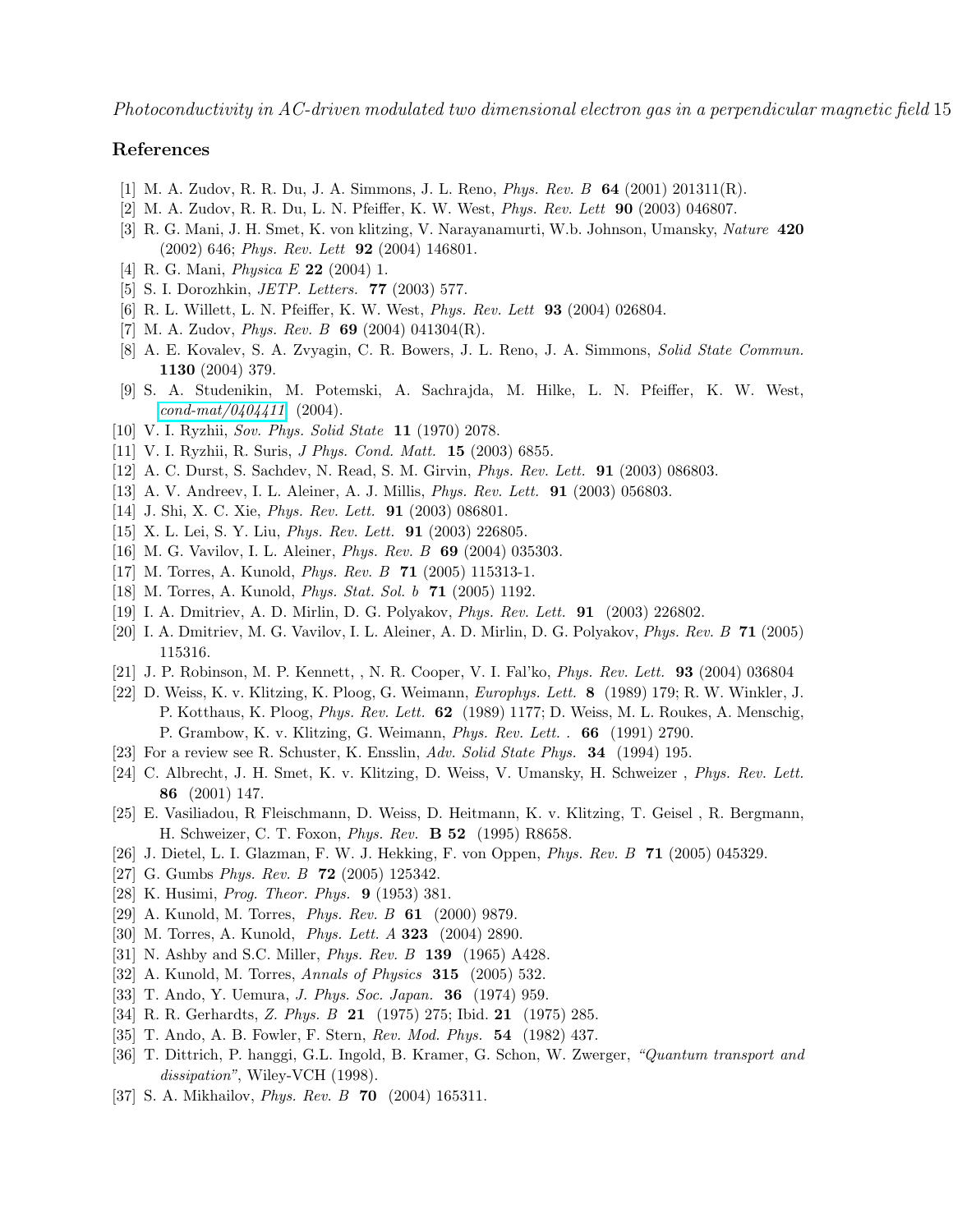



<span id="page-15-0"></span>Figure 1. Magnetoresistivity  $\rho_{xx}$  versus B without radiation and modulation (dotted line) and under microwave radiation plus periodic modulation (solid line). The dashed line corresponds to the total Hall resistance  $\rho_{xy}$ , whereas the inset shows the results for the subtracted Hall resistance  $\Delta \rho_{xy} = \rho_{xy} - \rho_{xy}^{dark}$ . The microwave polarization is linear transverse (with respect to the current), with  $f = 100 Ghz$  and  $\alpha = c\epsilon_0 |E_\omega|^2/(m^*\omega^3)$ = 0.4. The other parameters are selected as follows:  $a = 25 \, nm$ ,  $V_0 = 0.05 \, meV$ ,  $m^* = 0.067 m_e, \, \mu \approx 2.5 \times 10^7 cm^2/Vs, \, \epsilon_F = 10 \, meV, \, T = 1 \, K.$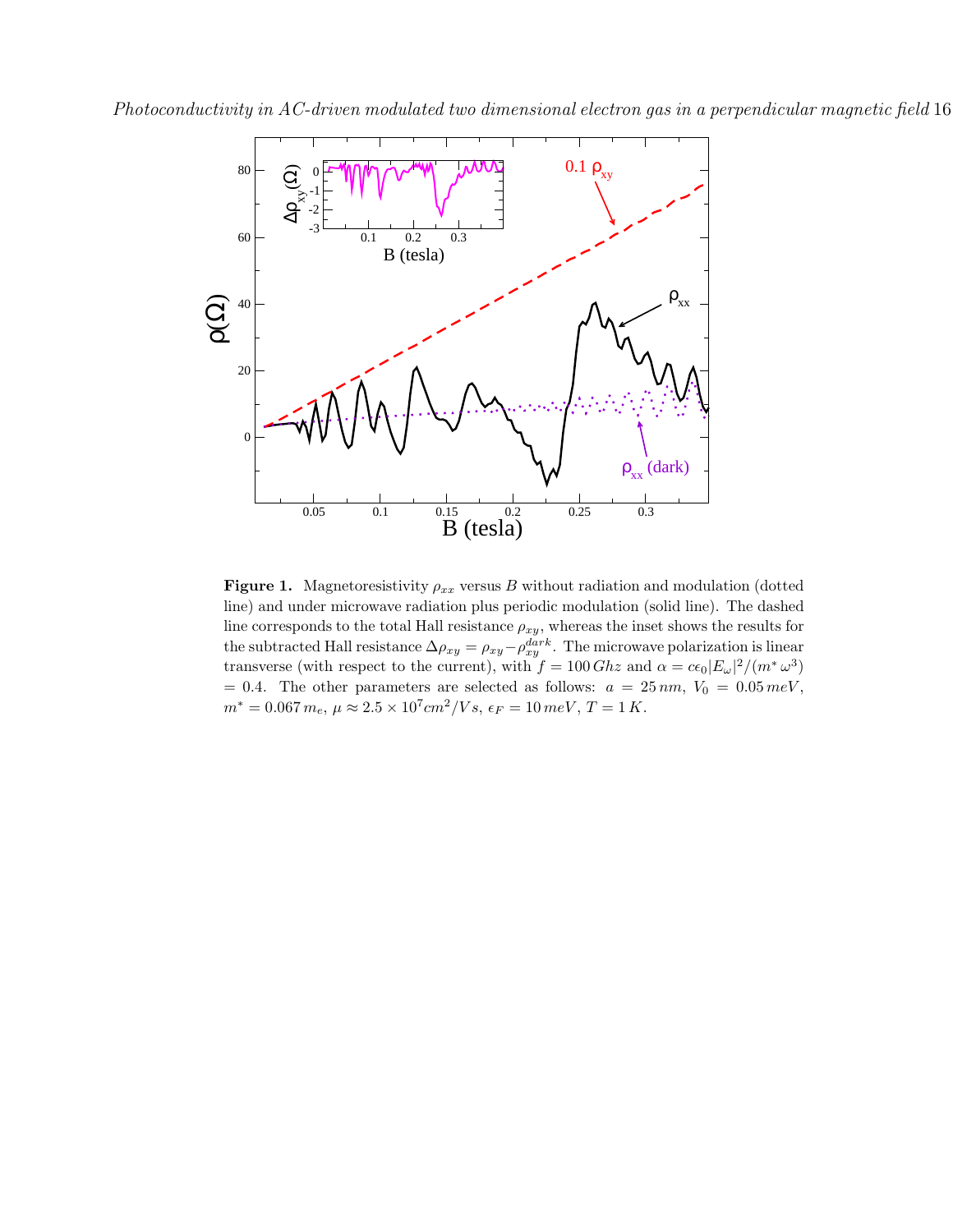

<span id="page-16-0"></span>**Figure 2.** Longitudinal conductivity versus  $\epsilon = \omega/\omega_c$  for three values of the microwave power intensity:  $\alpha = 0.01$  dashed line,  $\alpha = 0.1$  dotted line, and  $\alpha = 0.4$  continuos line. The other parameters have the same values as in Fig. [1.](#page-15-0)



<span id="page-16-1"></span>**Figure 3.** Longitudinal resistivity versus  $\epsilon = \omega/\omega_c$  for three values of the lattice parameter:  $a = 22 \, nm$  dotted line,  $a = 25 \, nm$  continuos line, and  $a = 35 \, nm$  dashed line. The microwave intensity is  $\alpha = 0.4$  and the other parameters have the same values as in Fig. [1.](#page-15-0)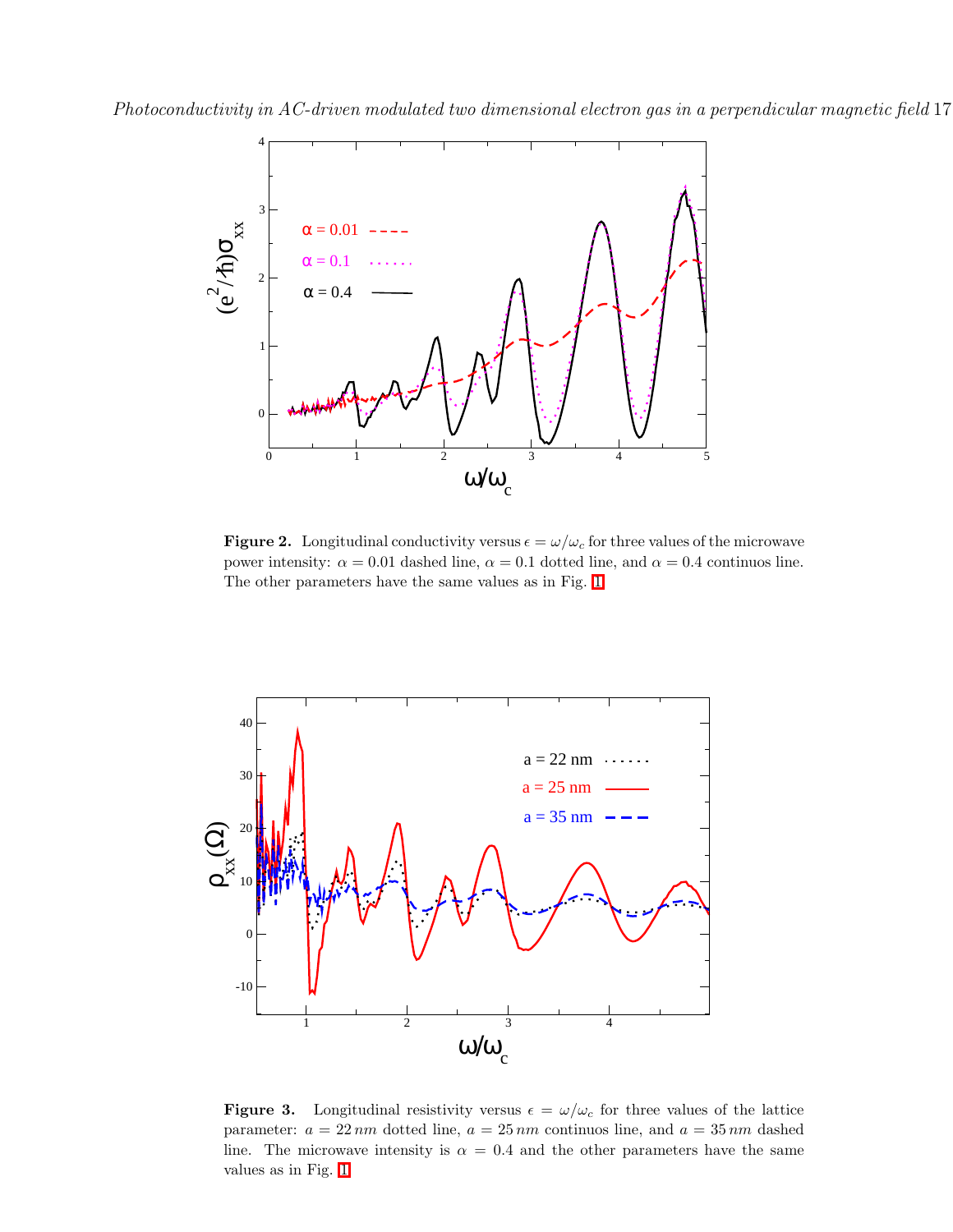

<span id="page-17-0"></span>**Figure 4.** Longitudinal resistivity as a function  $\epsilon = \omega/\omega_c$  for three values of the electron mobility:  $\mu = 0.5 \times 10^7 cm^2/Vs$  dotted line,  $\mu = 1.5 \times 10^7 cm^2/Vs$  dashed line, and  $\mu = 2.5 \times 10^7 \text{ cm}^2/Vs$  continuos line. The microwave power is given by  $\alpha = 0.4$ , the other parameters have the same values as in Fig. [1.](#page-15-0)



<span id="page-17-1"></span>**Figure 5.** Longitudinal conductance vs.  $\epsilon = \omega/\omega_c$  for various microwave  $E_{\omega}$ -field polarization's with respect to the current. In figure  $(a)$  the continuos and dotted lines correspond to linear transverse and longitudinal polarization's respectively. Figure (b) shows results for circular polarization's: left-hand (continuos line) and right-hand (dotted line).  $\alpha = 4$  and the values of the other parameters are the same as in figure Fig. [1](#page-15-0)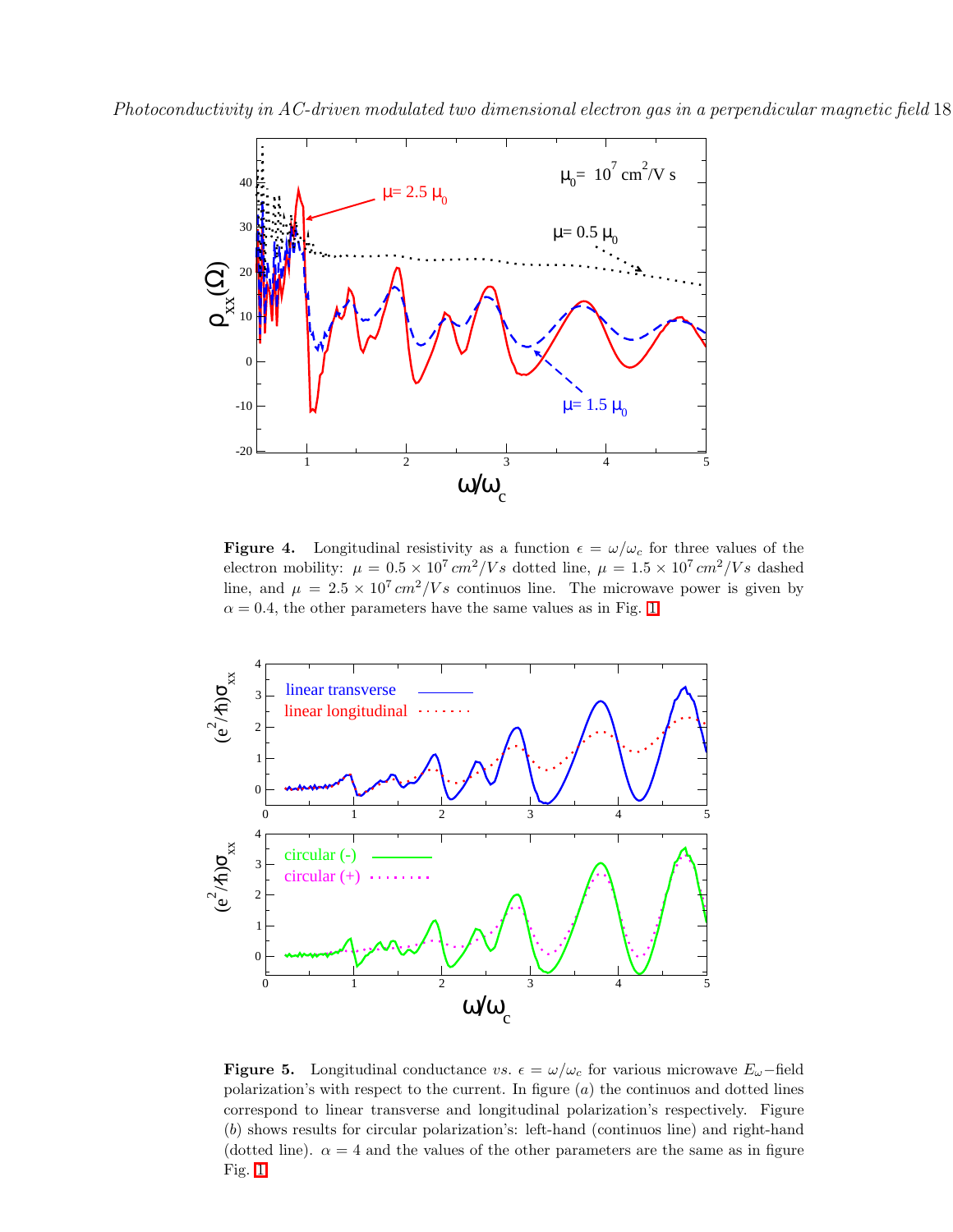

<span id="page-18-0"></span>**Figure 6.** Contributions to the total  $\sigma_{xx}$  (continuos line) vs.  $\epsilon = \omega/\omega_c$ : dark contribution  $\sigma_{xx}^D$  (dashed-dotted line) from Eq. [\(38\)](#page-12-0), periodic modulation contribution  $\sigma_{xx}^M$  (dashed line) obtained from Eq. [\(35\)](#page-8-1) when the microwave field is switched-off, microwave-modulation contribution obtained as  $\sigma_{xx}^{MM} - \sigma_{xx}^{M}$ . The values of the other parameters are the same as in figure Fig. [1](#page-15-0)



<span id="page-18-1"></span>Figure 7. Longitudinal conductivity as a function of the microwave ac-electric field for various values of  $\epsilon = \omega/\omega_c$ :  $\epsilon = 1.1$  continuos line,  $\epsilon = 1.9$  dotted line,  $\epsilon = 2.15$ dashed line, and  $\epsilon = 4.15$  dashed-dotted line. The other parameters have the same values as in Fig. [1](#page-15-0)